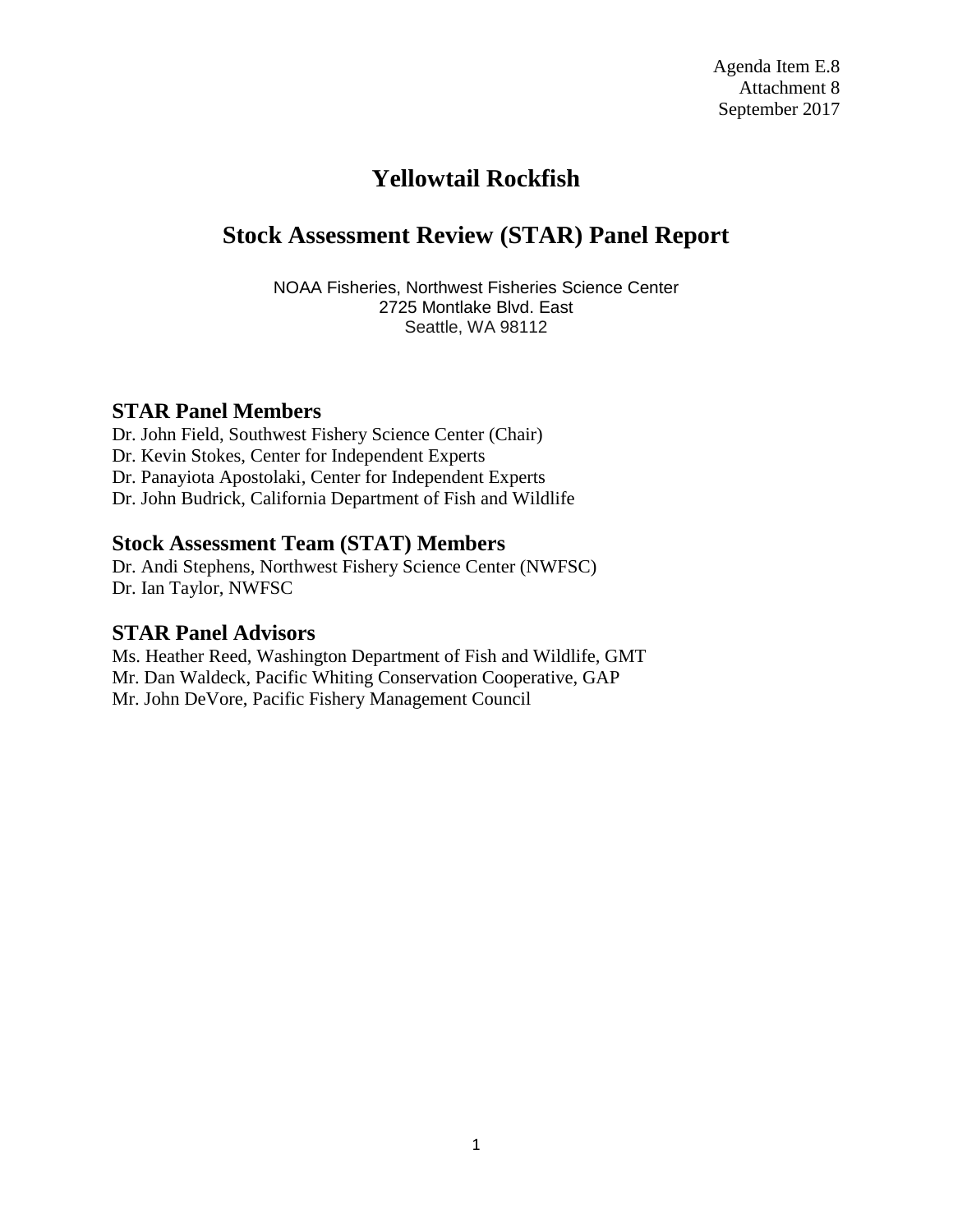### **Overview**

The stock assessment team (STAT) endeavored to assess the status of the Yellowtail Rockfish (*Sebastes flavidus*) resource in U.S. waters off the coast of the California, Oregon, and Washington using data through 2016. The Pacific Fishery Management Council (PFMC) manages the U.S. fishery as two stocks separated at Cape Mendocino, California (40°10' N. lat.) at Cape Mendocino. This is consistent with a recent genetic analysis that suggested stock structure north and south of Cape Mendocino. The northern region has long been assessed independently of the southern region, due to the greater relative commercial importance and availability of data. Yellowtail in the southern region is managed as part of the "Minor Shelf Rockfish" complex, and has not been previously assessed, despite being a relatively important component of commercial and recreational fisheries. The assessment analyzed each region/stock independently, with Cape Mendocino as the boundary between the two stocks, with the southern stock extending southward to the U.S./Mexico border and the northern stock extending northward to the U.S./Canada border.

Yellowtail rockfish north of Cape Mendocino (40°10' N. lat.) was most recently assessed as part of a 2013 data-moderate stock assessment (Cope et al. 2013) that did not include any length or age data. The northern stock was previously assessed in 2000 (Tagart et al. 2000) with that assessment updated in 2003 and 2005 (Lai et al. 2003, Wallace and Lai 2005). The stock south of 40°10' N. lat. has never been assessed beyond data-poor methods (DB-SRA), in part due to a lack of data in this area.

This assessment uses Stock Synthesis version 3.3. Both the northern and southern model begin in 1889, the first year of the available catch data. Catches from the Northern stock were divided into four categories: commercial catch, bycatch in the at-sea hake fishery, recreational catch in Oregon and California (north of 40°10' N. lat.), and recreational catch in Washington. Catches declined significantly in the late 1990s and early 2000s, and although they have been increasing over the past 10 years, they remain well below the peak catch due to management measures, included lower catch limits and area closures.

The STAT team was able to develop a base model for the northern assessment area. The model recommended for management did change substantively during the review. The final base model is heavily reliant on compositional data, although fishery independent survey indices are somewhat informative. The base model indicates that the stock is above target biomass levels, with recent harvest rates well below the limits estimated by the base model. Harvest rates in the northern model were estimated to have been greater than the current SPR-based rates in the 1980s and early 1990s, although the stock is not estimated to have ever declined below the minimum stock size threshold (MSST) of 25% of the unfished spawning output. Harvest rates since the late 1990s have been well below target levels. The decision table provided by the STAT in consultation with the STAR panel reflects natural mortality as the major axis of uncertainty and examines various levels of potential harvest from the average catch in the last five years, catch levels approximating catch in the 1990s prior to regulations limiting take in the recent period and harvest approximating the base model ACL.

Despite efforts by the STAT team to develop a model for the Southern assessment area, the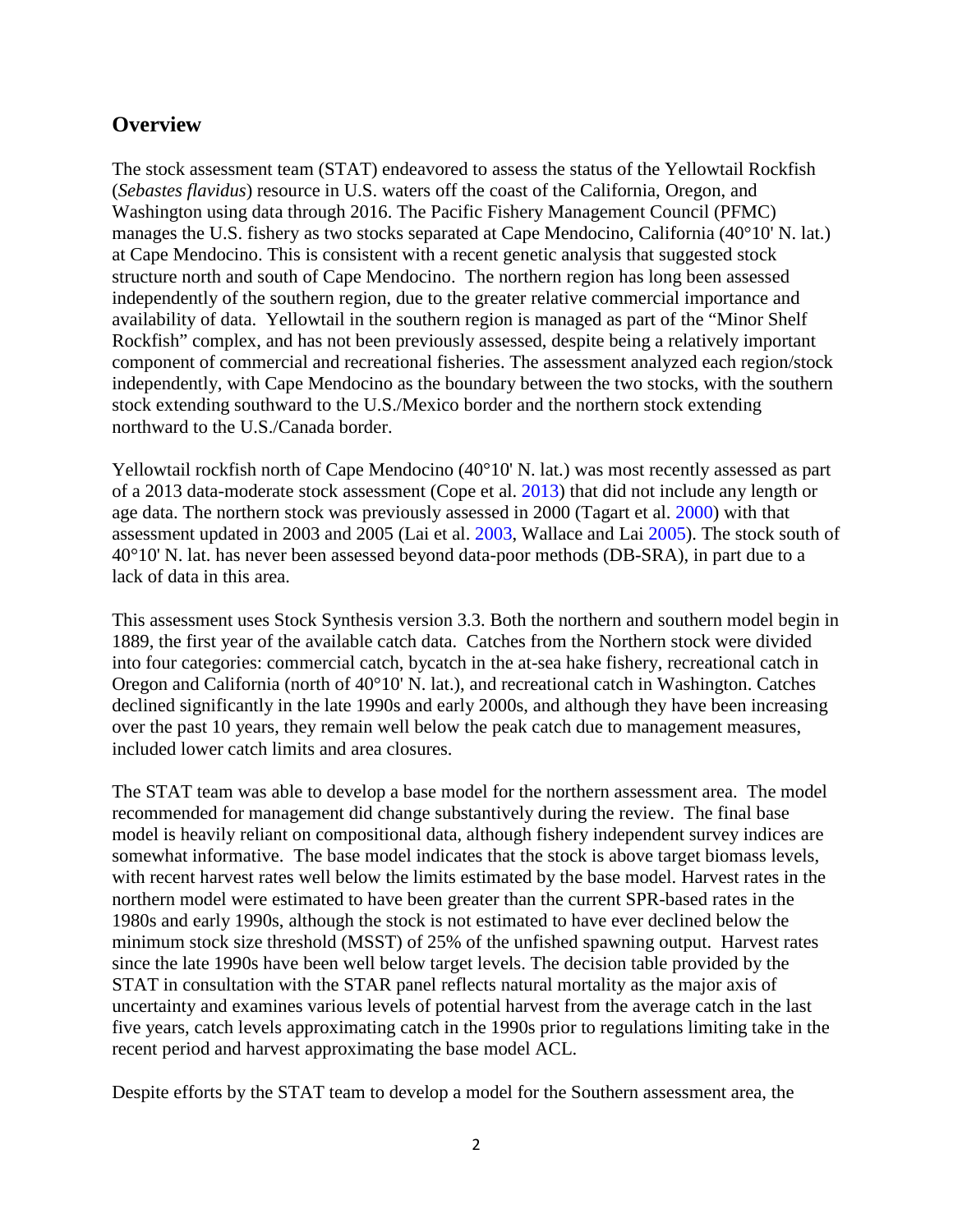uncertainty in the results were too great to provide results for use in management. The Southern stock is managed as part of a stock complex, under catch limits applied at the complex level. However, the fishing intensity is estimated to have remained well below allocable catches for that complex in recent years. While the various models evaluated over the review period gave no rise to concern regarding the status of the stock, the lack of robust abundance indices coupled with the very low availability of age and length data, particularly over the past 15 years, complicated the ability to develop a base model. Developing age estimates for those age structures that are available in recent years and additional data collection efforts would greatly increase the chances successfully completing a full age structured integrated assessment of the Southern stock in the future.

The STAR Panel considers that the new assessment for northern yellowtail rockfish constitutes the best available scientific information on the current status of the stock and that it provides a suitable basis for management decisions. A suitable base model could not be developed for the southern yellowtail rockfish stock. The STAT was of the opinion that the challenges associated with improving data availability and developing a suitable southern base model precluded consideration of a revised model at the "mop up" STAR panel for the 2017 assessment cycle.

### **Summary of Data and Assessment Models**

Yellowtail rockfish was previously modeled in three age-structured assessments north of 40°10' N., and historically has not been assessed (other than using data-poor methods) to the south. An analysis by Hess et al. (2011) indicated two genetically distinct stocks separated at Cape Mendocino (approximately 40°10'N), and the assessment modeled these two regions separately. The Northern stock assessment area extends from Cape Mendocino, California to the U.S./Canada border and the Southern stock assessment area extends from Cape Mendocino, California to the U.S./Mexican border.

The STAT team used Stock Synthesis Version 3.30.03.05 (Methot 2015) for both models, and sensitivity tests conducted with more recent versions of SS produced identical results. Initial sample sizes of commercial and survey length composition and marginal age composition were weighted according to the method of Ian Stewart, while conditional-age-at-length (CAAL) samples were unweighted assuming each fish was an independent sample. Weighting among fleets used the Francis method (Francis 2011), fitting the model to the mean length or age relative to the expected variability for a given input sample size. One exception was the age data from the Southern model Hook and Line survey, which was tuned using the McAllister- Ianelli harmonic mean method (McAllister and Ianelli 1997), as only a single year of ages were available for that series and the Francis method could not be used. Both models also began in 1889, although in the northern model catches were negligible until the 1940s.

The northern model fleet structure included a commercial fishery (primarily trawl), an at-sea hake fishery, a California and Oregon recreational fishery, a Washington recreational fishery, as well as the Triennial trawl survey and the NWFSC combined trawl survey as fishery independent surveys. Both the fisheries and the surveys included significant amounts of length and age data; including over 130,000 age estimates from commercial fisheries alone over the past 40 years. Due to the greater computational time necessary to use age data as conditional age-at-length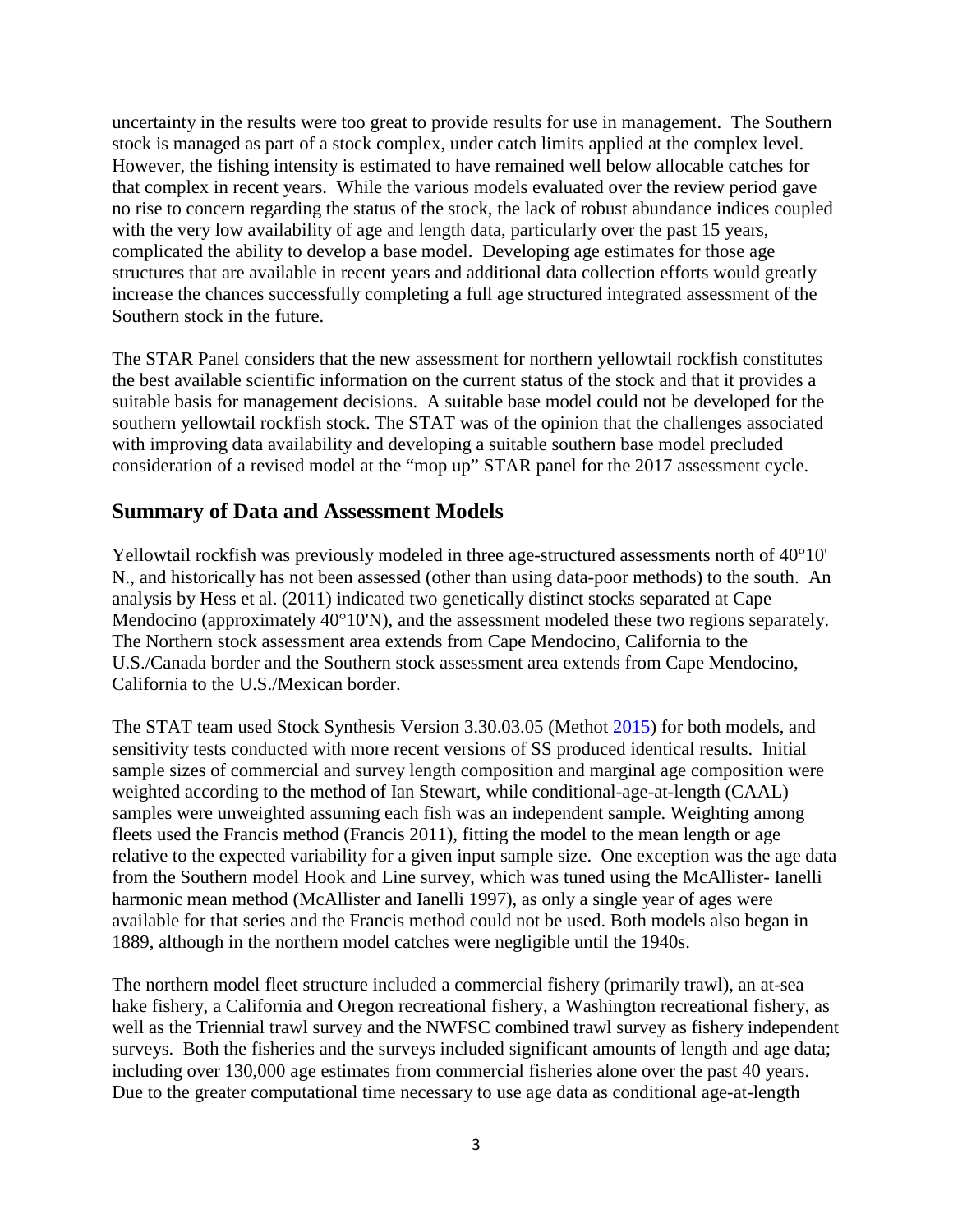(CAAL) data, age data were treated as marginal for the fisheries and triennial survey, and CAAL (to inform growth estimates) from the NWFSC survey.

In the Northern model 123 parameters were estimated including unfished recruitment, 85 recruitment deviations (1932-2016), two natural mortality parameters, eight growth parameters (von Bertalanffy growth equations and CV as a function of length), extra standard deviation parameters, 13 selectivity parameters and 13 retention parameters. Selectivity for all fleets was estimated with 4-parameter double normal models and where the estimated patterns were asymptotic, the parameters related to the dome were fixed, leaving only the position of the peak and the ascending slope estimated. Selectivity in both models is asymptotic with the exception of the OR-CA MRFSS recreational fleet in the Northern model, and the onboard recreational fleet in both models, although domed shaped selectivities were evaluated for all indices. Two fishery-dependent indices included in the draft model were dropped during the review, fisheries dependent indices from recreational fisheries (both dockside/intercept data and onboard observer data) remained in both models.

For the Southern model, the fleet structure included a commercial fleet (in which hook and line and trawl gear catches were pooled), a recreational fleet, and two fishery-independent surveys, the NWFSC hook and line survey in the Southern California Bight, and the SWFSC pelagic juvenile survey (recruitment index). The estimated parameters include unfished recruitment, 72 recruitment deviations (1945 to 2016), all eight growth parameters, an extra standard deviation parameter for one index and 15 selectivity parameters were estimated. Age and length composition data were available, but less so than available for the Northern model (just over 8,000 age observations, relative to nearly 150,000 for the Northern model), and were particularly sparse for both commercial and recreational fisheries in the post-2002 period.

For both models, informative priors for natural mortality were developed based on Hamel (2015), based on the 99<sup>th</sup> percentile of age observations. These ages were 35 for females and 45 for males in the north, 30 for females and 40 for females in the south, corresponding to natural mortality point estimates in the prior of 0.15 and 0.13 for females and males in the north, and 0.18 and 0.135 in the south. A point estimate of 0.15 for females with an offset for males resulting in an M= 0.13 in the northern model compared to 0.18 for females and 0.135 for males in the Southern model. It was not clear what might be the reason for the considerable difference in natural mortality between males and females. Model estimates of M with these priors were typically higher, and varied in response to changes made in the model both prior to and during the review. In both models, steepness was fixed at the prior of 0.718.

# **Requests by the STAR Panel and Responses by the STAT**

# **Round 1 of Requests (Monday, July 10th)**

*Request No. 1 (northern model): Compare the geospatial GLMMs for the NWFSC Combo survey conducted in VAST to the delta-GLMM version of the VAST with the geo-spatial switches turned off and to the designed-based estimates. Include a table with the number of hauls, positives, and number of fish and/or length observations in the north and the south.*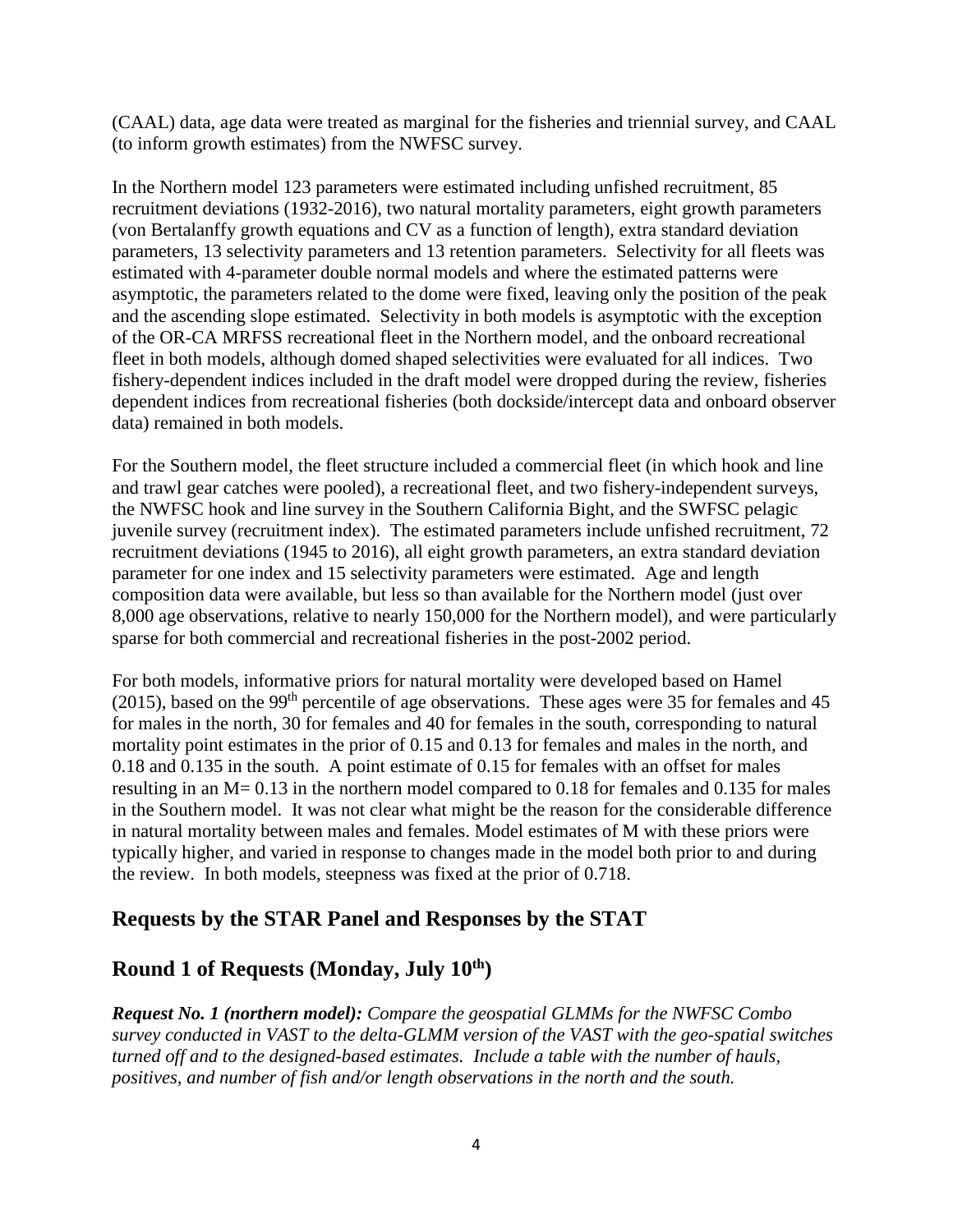*Rationale: This is strongly encouraged in the SSC's Accepted Practices guide. The data were too sparse to model a survey index independently in the southern region.*

**Response:** The STAT provided a figure comparing the requested alternative indices (Figure 1). All of them provided similar general trends, including relatively high values in the most recent years in the time series, with the design-based estimate providing a considerably higher 2016 value. The model was not able to fit the recent increasing trend well. Diagnostics generally indicated that the algorithm was behaving as expected, generating appropriate results. As the geospatial approach is perceived to better account for regional hot spots of abundance, and there was some evidence of a north-south trend in the Pearson residuals for encounter probability in the non-spatial model, the Panel agreed that use of the VAST method with the spatial algorithm would be preferable.

The STAT presented tables of the average number of positive tows and the percent positive tows for the triennial trawl and NWFSC survey (included in assessment document). There was a reasonably high proportion of positive hauls north of 40°10' N (26.6% and 10.9% for triennial NWFSC, respectively, without accounting for depth strata), and far fewer in the south (5.6% and 1.5% for triennial and NWFSC, respectively). This is consistent with the STAT's conclusion that the trawl surveys are not able to provide an informative index of abundance for the Southern assessment. There was some discussion regarding these apparent differences in vulnerability to the survey, with potential causes including differential distribution of yellowtail rockfish in shallower rocky reef in the south. Future research should be conducted to explore this issue in greater detail.



Figure 1. Comparison of trends in the geospatial GLMMs for the NWFSC Combo survey conducted in VAST to the delta-GLMM version of the VAST with the geo-spatial switches turned on and off as well as the results of the design-based delta-GLMMs.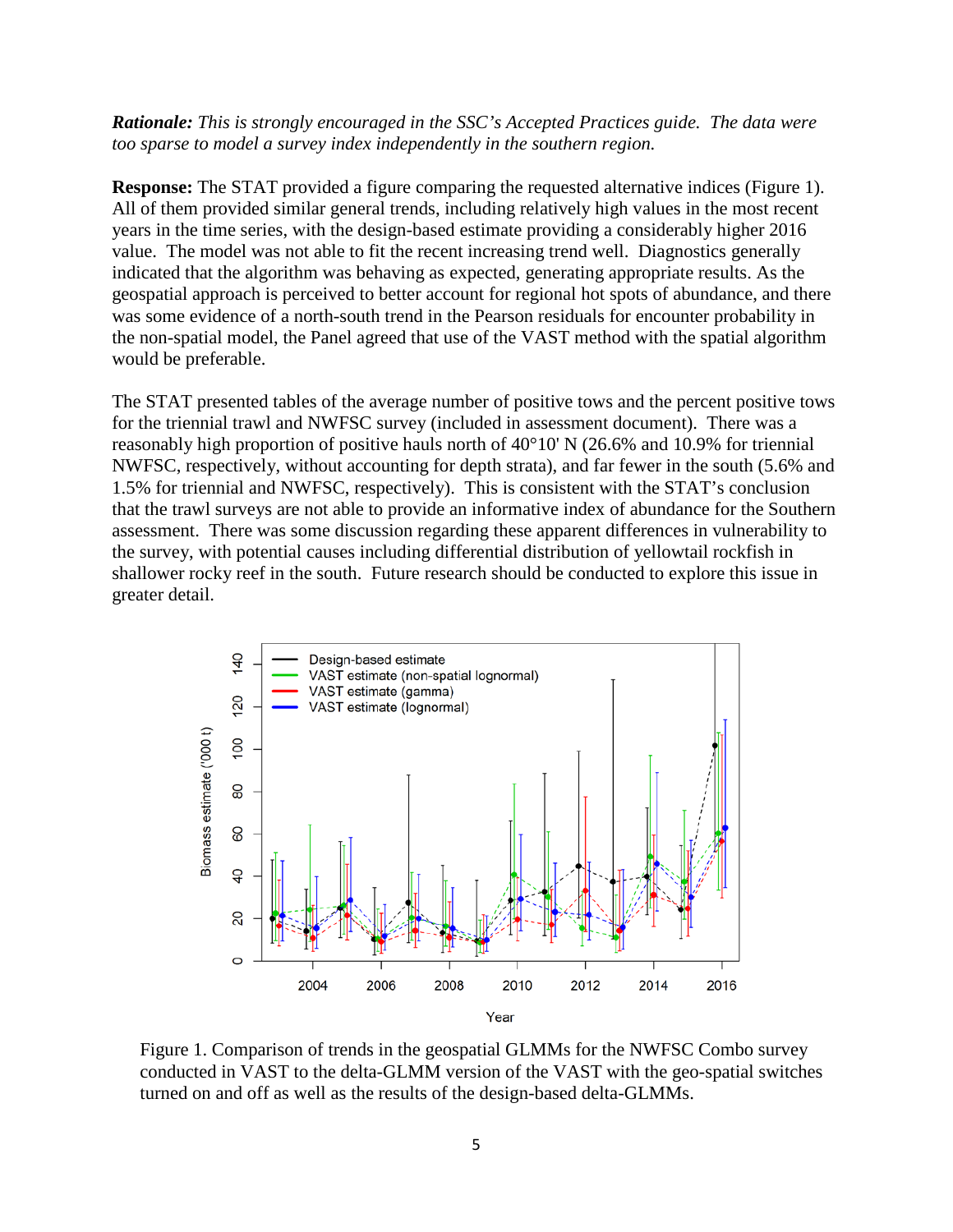

**Eastings** 

Figure 2. Pearson residuals for encounter probability in non-spatial model.

*Request 2 (both models): Provide the numbers of fish north and south of 40°10' N lat. that were used for the ageing error matrix and show the results of the cross-reads.* 

*Rationale: To see if there is greater uncertainty and/or bias from samples collected in only one area.*

**Response:** There were an insufficient number of otoliths from each area for a comparison of cross-lab reads. Cross-reads between WDFW and NWFSC within-lab comparison for the northern area alone showed a minor deviation from the one to one line for the 121 samples compared (Figure 3). There were 1085 otoliths from the northern area and only 88 fish from south (collected in the NWFSC Trawl survey) that were double read by the NWFSC in withinlab comparisons. There were few deviations from the one to one line for within-lab double reads by the NWFSC in either area (Figure 3). The R-square values were 0.9198 and 0.9515 for northern or southern areas, respectively showing no discernable difference in the accuracy of reads between areas for the within-lab reads. Future research comparing cross-lab and within-lab reads in the north and the south with larger sample sizes may be advantageous in further evaluating the potential for differential bias or imprecision in ageing with latitude.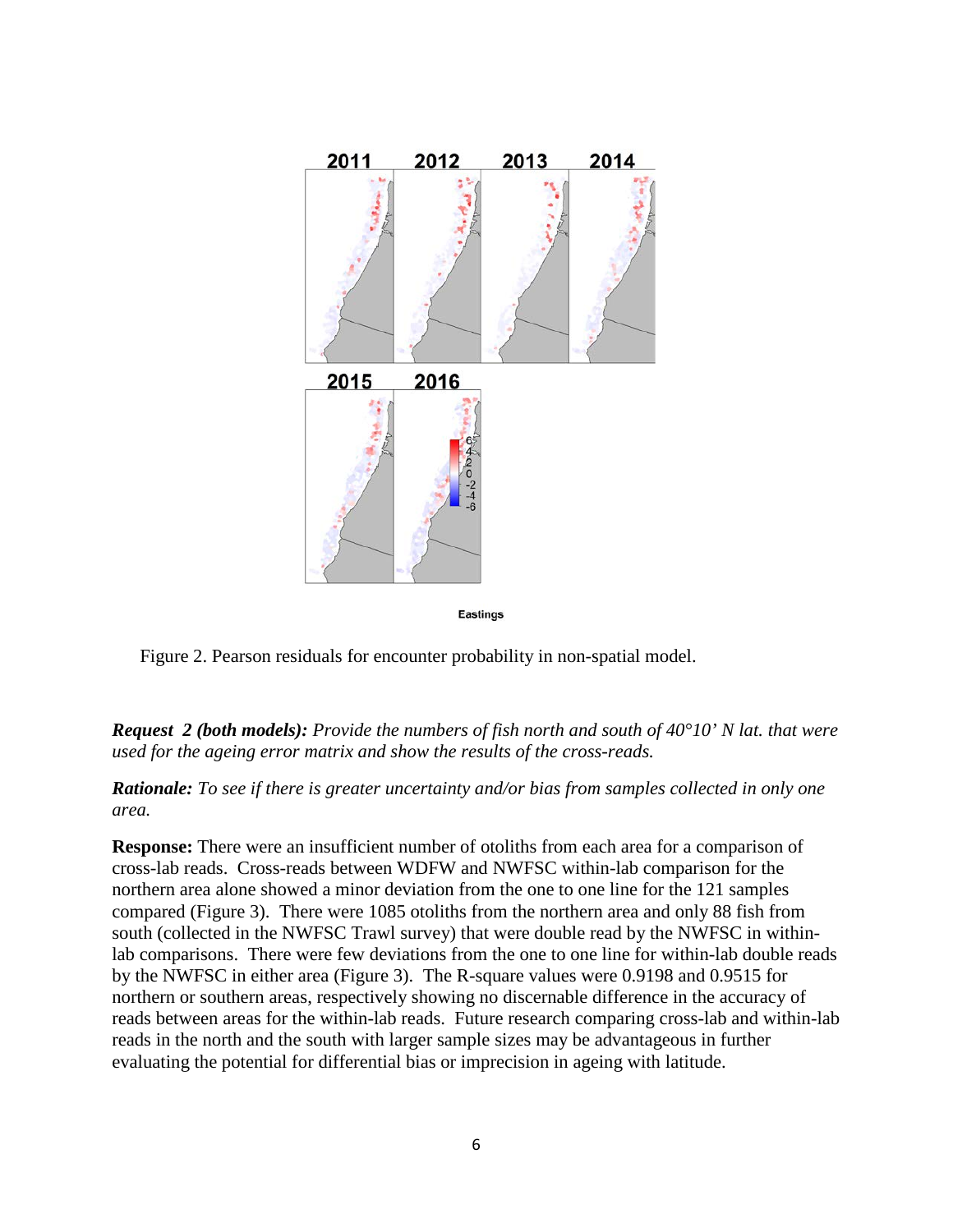

Figure 3. Comparison of yellowtail rockfish age determination double reads across aging laboratories (upper left) and within-lab (survey age structures) in each area.

*Request 3 (southern model): Model the southern onboard recreational CPFV survey data for separate time periods pre- and post-1999 using a delta-GLMM modeling approach. Present the results of the delta-GLMM approach including the factors, CVs, and other diagnostics. Show the results of the Southern model with the new indices compared to the old indices as a sensitivity analysis.* 

*Rationale: The indices were inappropriately inputted as averages rather than model results. The blocking after 1999 is supported by the CVs and the change in the sampling programs.* 

*Response:* Melissa Monk of the SWFSC provided two indices using the delta-GLMM both with and without spatial information. The onboard survey early and late have very different results providing a domed shaped selectivity for the late period when the whole state was sampled as compared to the early period when only the central California was sampled for which there was an asymptotic selectivity. The index values for the early onboard survey were still not well fit by the model. The model was able to fit the late survey well, which may in part have been a consequence of the new domed shaped selectivity reflecting more limited access to the primary depth distribution of the species due to depth restrictions. Some members of the panel noted that there may be benefit from considering the availability at a finer spatial resolution, as depth restriction vary over the assessed area.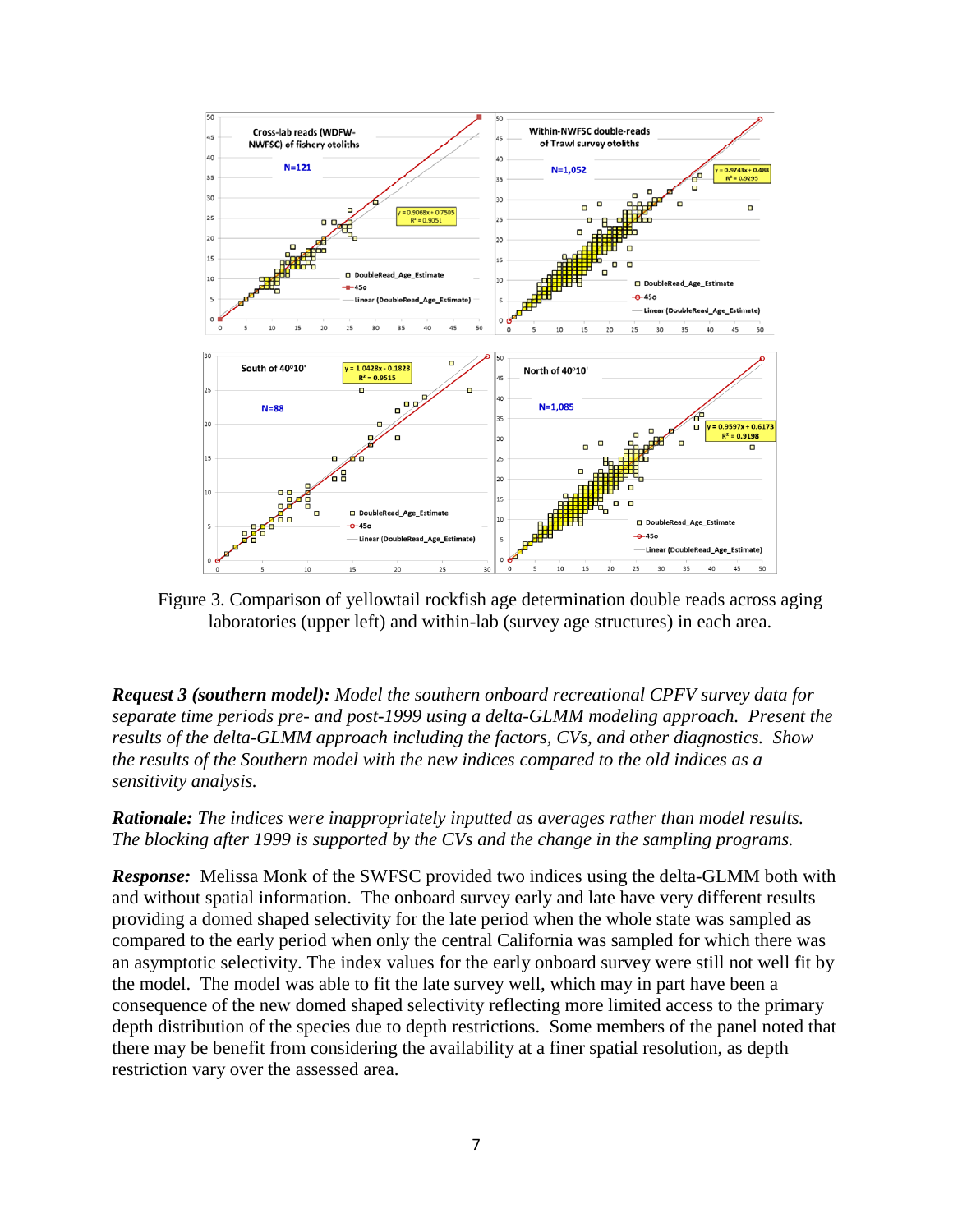Comparison of the original base model to the model with the separate time periods for the onboard survey indicated that the separate time periods resulted in reduced uncertainty in the spawning output. These changes were retained as changes to the proposed base model. The domed shaped selectivity was also retained in the proposed base model.

*Request 4 (southern model): If time allows, run the model without the 1982 recreational catch spike (assume the average of 1981 and 1983).*

#### *Rationale: To understand the influence of this catch, which is suspiciously large.*

**Response:** Changing 1982 recreational catch to the average of the preceding and following year had little impact on model results. There was a 1.3% reduction in total removals from reducing this value. Though the value is suspect, it was retained since it had little impact on the model results and further examination of the underlying causes of this outlier estimate is justified before making ad-hoc changes to the recreational catch time series. While the panel does not recommend an adhoc removal of the original value given the lack of impact on the outcomes of the assessment, they recommend that the cause of the extreme value be evaluated before modeling to determine whether they are erroneous and should be addressed prior to modeling.

*Request 5 (northern model): Provide a table of species that occur in each state trawl logbook program. Confirm the model is using nominal retained catch from the original logbook data.*

*Rationale: There may be different logbook reporting requirements by state that might influence construction of CPUE indices using these data.* 

**Response:** The STAT provided a table (Appendix A) detailing the data that were used for the original analysis. The STAT initiated a new analysis based on discussions during day one which used 22 market categories that occurred in the dataset along the west coast, such that each of them had to occur at least 50 times in each of the three areas (WA, OR and NCA) to be included. The team indicated that they used the nominal catches from the logbooks. The STAT and others participating at the meeting did highlight some limitations of this dataset. For example, the Washington area has the least resolution in their market category designations in their reporting so, any analysis that tries to relate encounter of yellowtail to other species will be limited by the detail in species recorded from WA.

#### *Request 6 (northern model): Recalculate the trawl logbook CPUE index to catch/tow hour rather than catch/tow***.**

#### *Rationale: This is the appropriate metric for this index.*

Response: The STAT were able to generate an index based on a new set of covariate species (with a minimum of 50 occurrences in each of the 3 states) and using lbs per tow-hour as the response variable. However, due to computational issues that could not be resolved in the time available for this meeting, they were unable to produce estimates of uncertainty. The following figure shows a comparison of the previous index (orange) and the new index (blue) indicating relatively little change in the resulting index.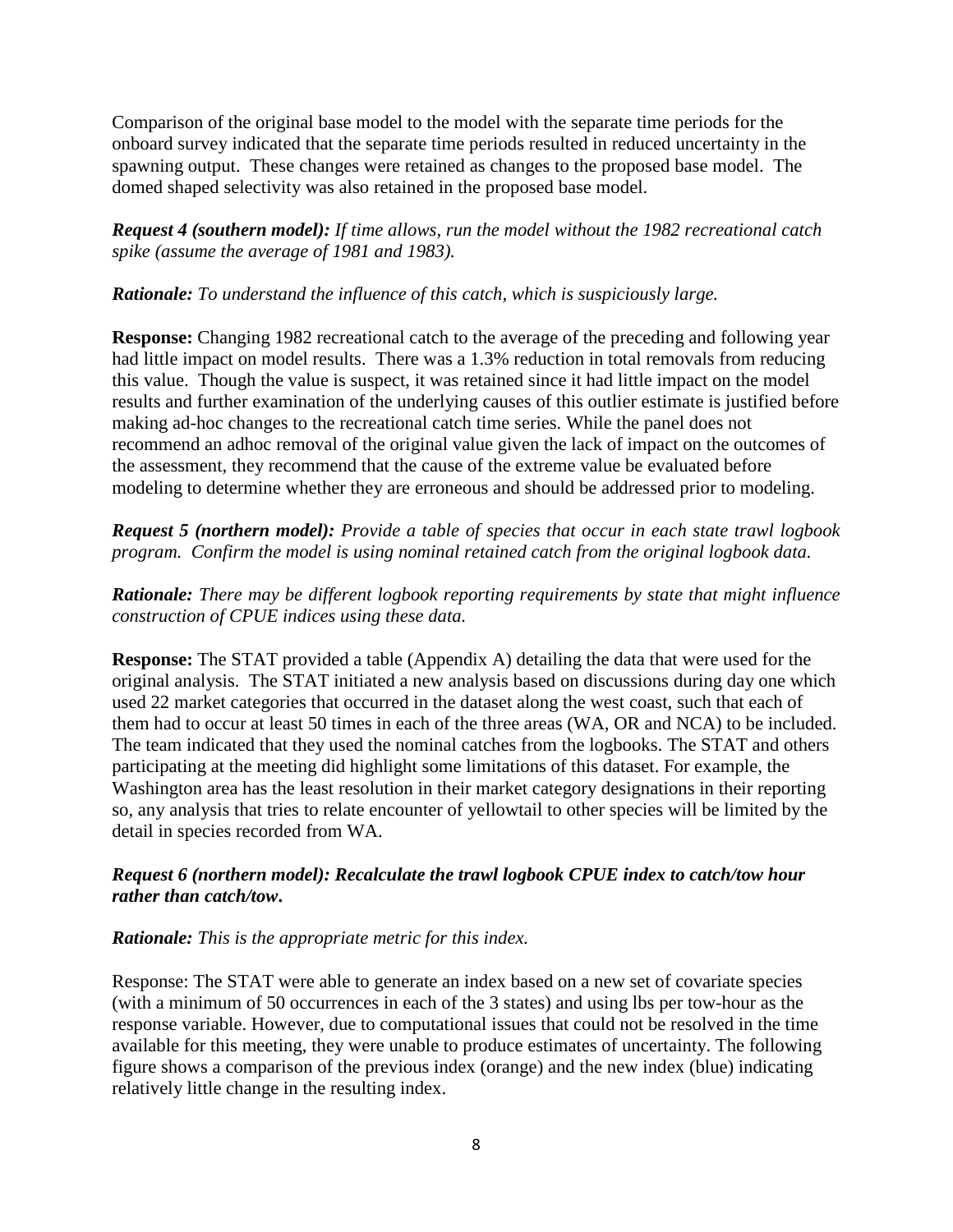

Figure 4: Original and revised trawl CPUE index upon standardizing data to catch per tow hour and refining the list of co-occurring species for the filtering model.

The team indicated that information about the nature and quality of the commercial data that were used for this index, communicated during the meeting, eroded confidence in the commercial logbook CPUE index. Further, they evaluated the performance of this index and the hake bycatch index in the Northern model, and concluded that "*neither of these was ever well fit by any version of the model.*"Because of this and other considerations detailed below, they stated that it was best to leave these indices out of the northern base model:

- Logbook Index: The states did not routinely identify market categories in the same way during the period this index covers, and that causes concerns that the index may be biased.
- Hake bycatch: This index is developed from a fishery with different ships and different fisheries (domestic/foreign). The estimation of changes in catchability based on comparison of a hake index with the estimated hake biomass from the hake assessment requires numerous assumptions. The results of the hake bycatch index is dependent on the distribution of the target species relative to yellowtail rockfish, as well as constraints associated with managing overfished rockfish species which led to avoidance and depth restrictions. As such it may not provide a suitably consistent measure of the abundance of yellowtail rockfish over time.
- Both indices: The use of fishery CPUE was introduced to Yellowtail assessments in the 1990s, during a period when there were relatively few years of observations from the triennial survey and limited length and age data. The STAT argued that the current model had enough information from other sources to provide reasonable estimates of population dynamics without requiring the use of a fishery-dependent CPUE index.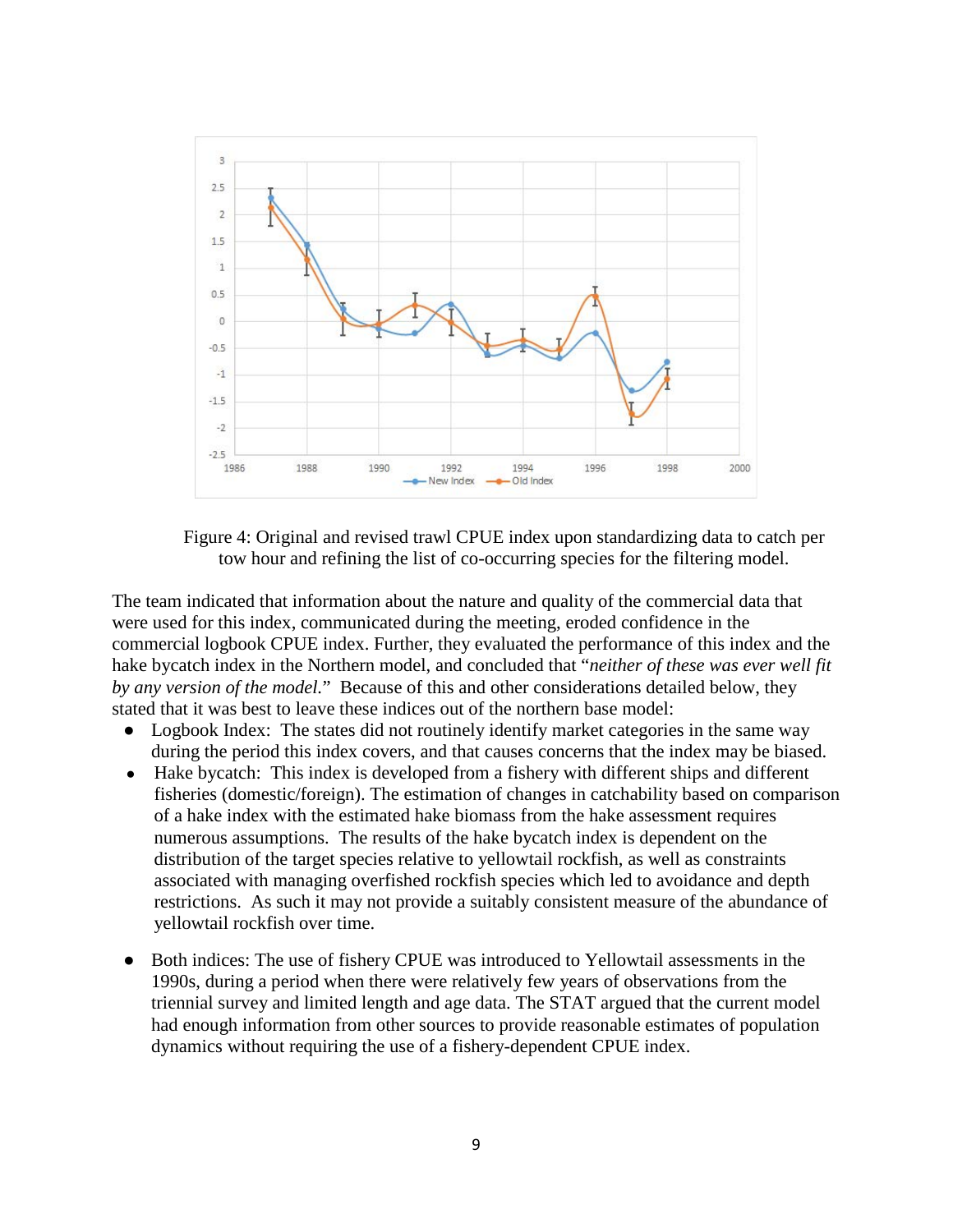The STAT indicated that although there was value in trying to reanalyze the logbook data, including filtering and understanding the origin and reporting procedures of the data, they had concerns regarding whether a representative index could be created during the time remaining in the review. The STAR Panel noted that although the indices were not well fit in the model, they were influential, with non-trivial changes to model estimates resulting from their exclusion. This is discussed in greater detail in the response to request 10.

*Request 7 (northern model): Check the WA composition data to determine the correct units in the length data. Double check on the number of ages from the WA recreational fishery.*

*Rationale: There was a suspicious spike in the time series that may have been due to the wrong units of measurement (cm vs. mm) in the length data. There is also suspicion the age comps used in the model are not consistent with WA records.*

*Response:* The STAT checked the data and identified two issues; one was that the data were provided with varying units (some lengths in cm, others in mm), which was not properly recognized, or addressed in developing the data files. The second issue was about the sample sizes for the age comps for which there was a copy-and-paste error in Excel, so that the column of sample-sizes was offset by one year in the data. Both lengths and ages for the WA recreational fishery were re-processed. Old (left) and New (right) length compositions are shown below (Figure 5). The correction of the data has removed the spikes at big sizes that were shown in the length composition. There was agreement that the revised data are appropriate to use in the base model.



Figure 5: Draft (left) and final (right) model length compositions for the WA recreational fleet when correcting length units and effective starting sample sizes.

*Request 8 (northern model): Put a time block on the recreational selectivity pattern from 2003 onward.*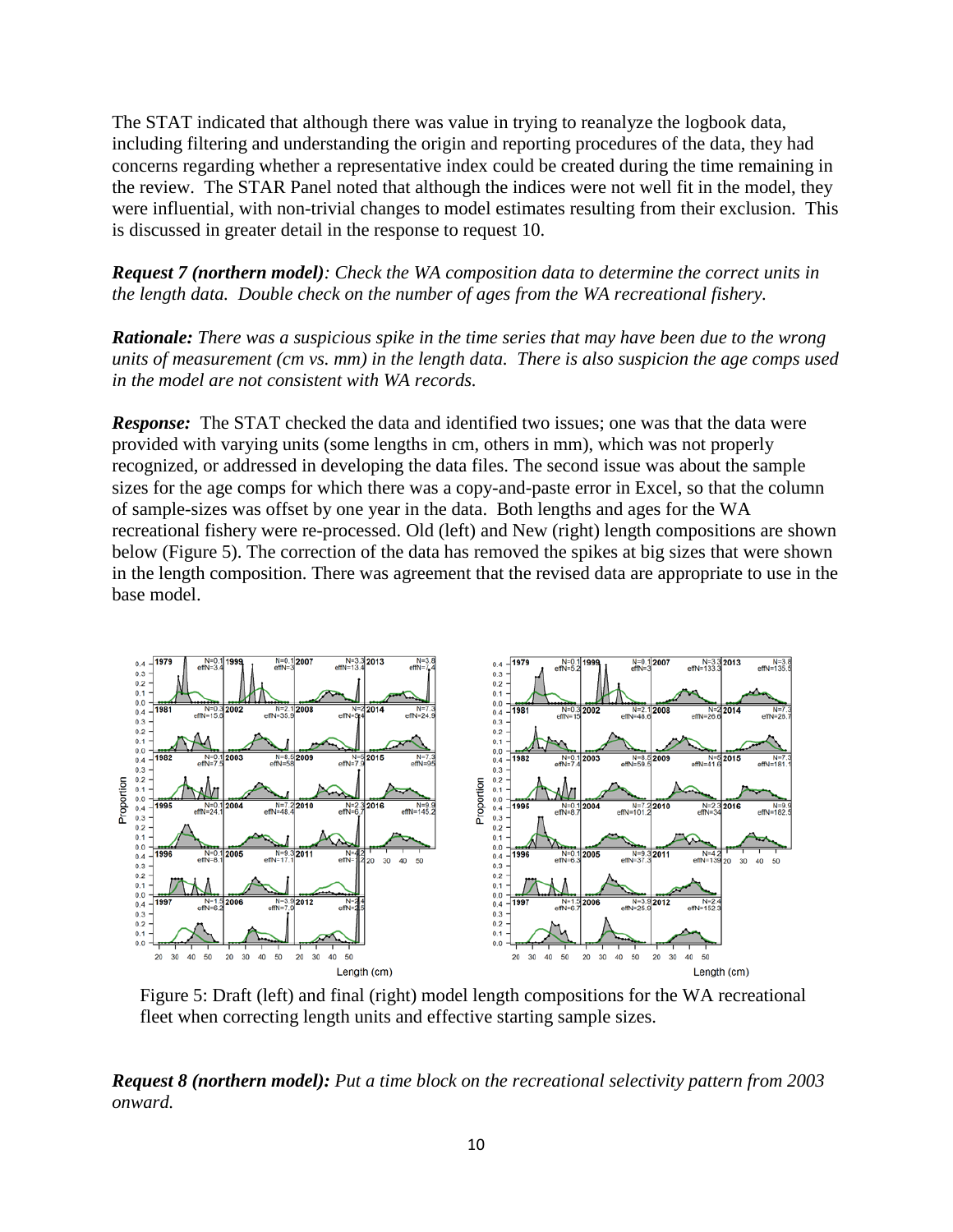*Rationale: Implementation of depth restrictions forced fleets into shallower water affecting the size of fish caught. This was evidenced by a poor residual pattern.*

**Response:** The model estimated selectivity curves changed very little change for the Oregon and Northern California recreational fisheries, but there was a larger change for Washington when the time block was added. The new and original selectivity estimates are shown (Figure 6).



Figure 6: Estimated selectivity curves for northern model recreational fisheries when including a time block to account for regulatory changes.

Note that this analysis was done after the correction in the length and age composition done in response to Request 1.3. The selectivities calculated for the two blocks of time for the Washington recreational fishery are very different, but the change was negligible for the Oregon and California recreational fishery. The next step was to allow the selectivity to be dome shaped, and the result was that both selectivities fit better when dome shaped; the WA has a small dip at the end while the CA+OR are a full domed. The STAT team recommended that both the domeshaped curve and the time block be incorporated into the base case model, and the Panel concurred with that change.

#### **Request 9 (both models):** *If time allows, estimate the added variance parameter for all indices.*

#### *Rationale: This is standard practice.*

**Response:** The Northern model estimated additional variances for all indices (plot below showing status-quo commercial logbook CPUE index) highlighting problems with fitting the model to the data.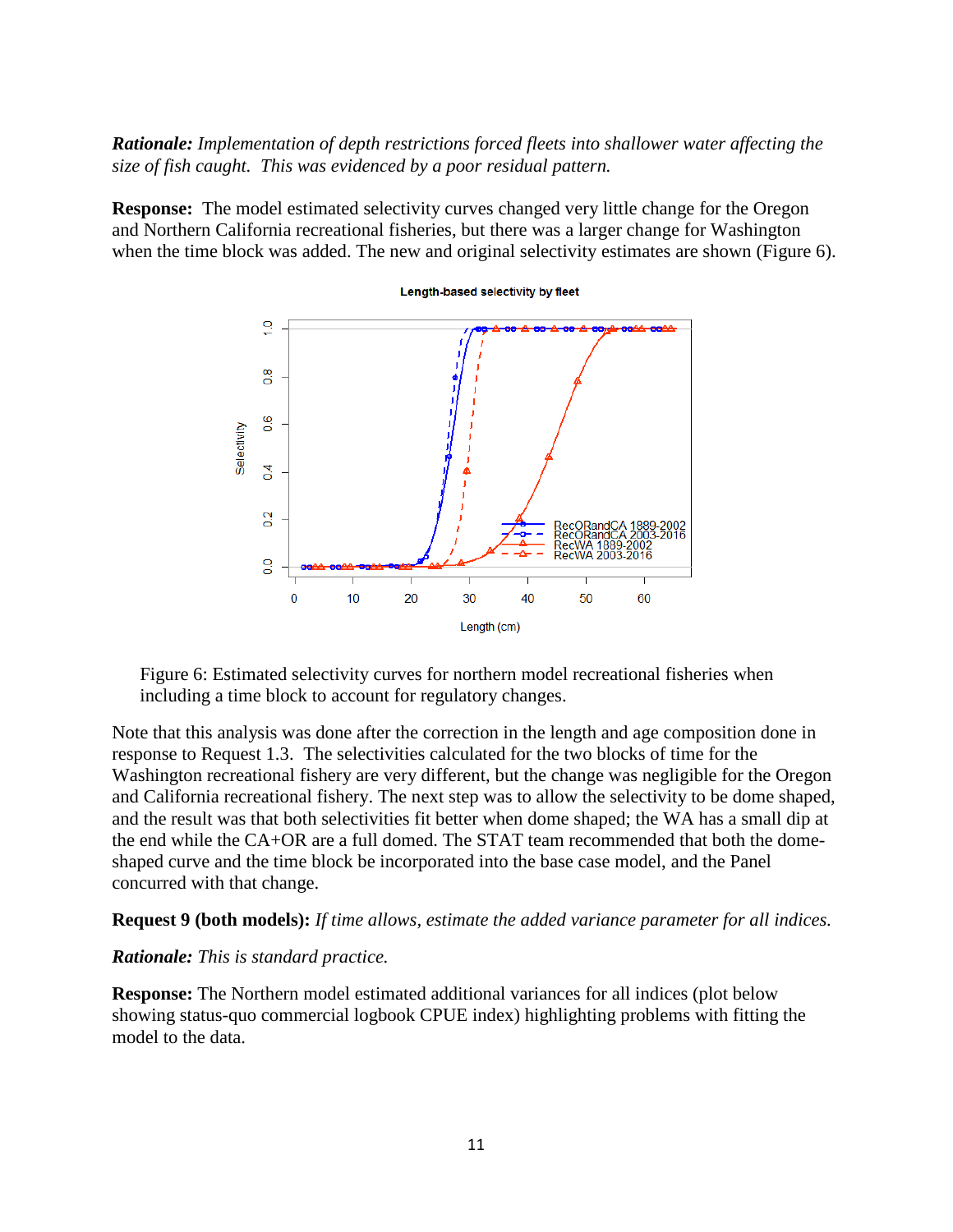

Figure 7: Fits to index data for the Northern Yellowtail model when added variance parameters are estimated.

However, the incorporation of additional variance did not really affect the behavior of the model and therefore, this aspect of the analyses was not explored further but the additional variance was maintained in the model. The STAT team ran the model with the corrections and the correction of the Washington data as well as the transition to domed selectivity for the recreational fisheries (previous requests). These changes resulted in a slightly higher estimate of female natural mortality and a slightly more optimistic depletion level at the end of the time series.

### **Round 2 of requests (Wednesday, July 12th)**

*Request 10 (northern model): Re-tune the new base northern model with the changes agreed on the 1st set of requests (i.e., correct WA comp. data, add extra variance to indices, add time block in 2003 for rec., allow dome-shaped selectivity for rec. in the recent time block).*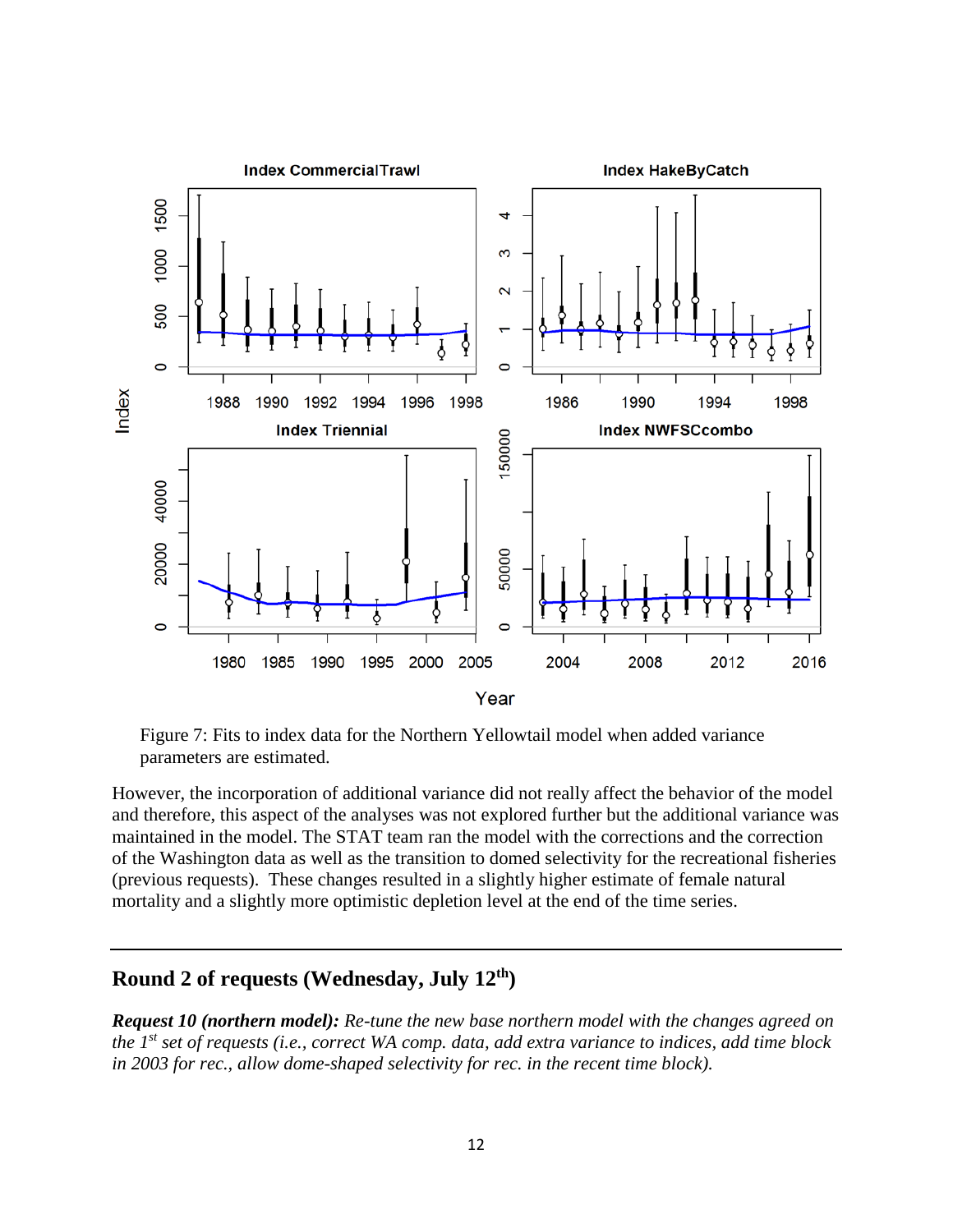*Rationale: The STAT and STAR Panel agreed these changes were needed to correct errors in the input data and to improve model fits. These changes will be included in the new base model.*

**Response:** The team ran the model with the corrections and new structure of the model resulted from the first round of requests and presented the new results together with the previous version of the results for comparison. As part of this comparison, new tuned northern model with and without fishery CPUE indices has been produced. The figure below presents those results; the revised model (no fishery CPUE indices) has a slightly higher initial starting point and a higher current stock status than the previous base models, but otherwise is largely similar to previous Northern models.



Figure 8: Changes in base model as a result of STAR (earlier requests) and STAT (dropping CPUE indices) recommendations.

However, the natural mortality estimated in northern models has changed with the revised M being greater than the previous ones. The specific values are shown in the Table below. The posterior for M is also shown in the figure below; the posterior is much narrower than the prior supporting a much smaller range of plausible values for M.

> Table 1: Pre-STAR, intermediate, and Post-STAR model estimates of natural mortality for northern yellowtail.

|             |       | pre-STAR model adjusted, tuned model without cpue indices |       |
|-------------|-------|-----------------------------------------------------------|-------|
| M (females) | 0.145 | 0.159                                                     | 0.174 |
| M (males)   | 0.138 | 0.138                                                     | 0.15  |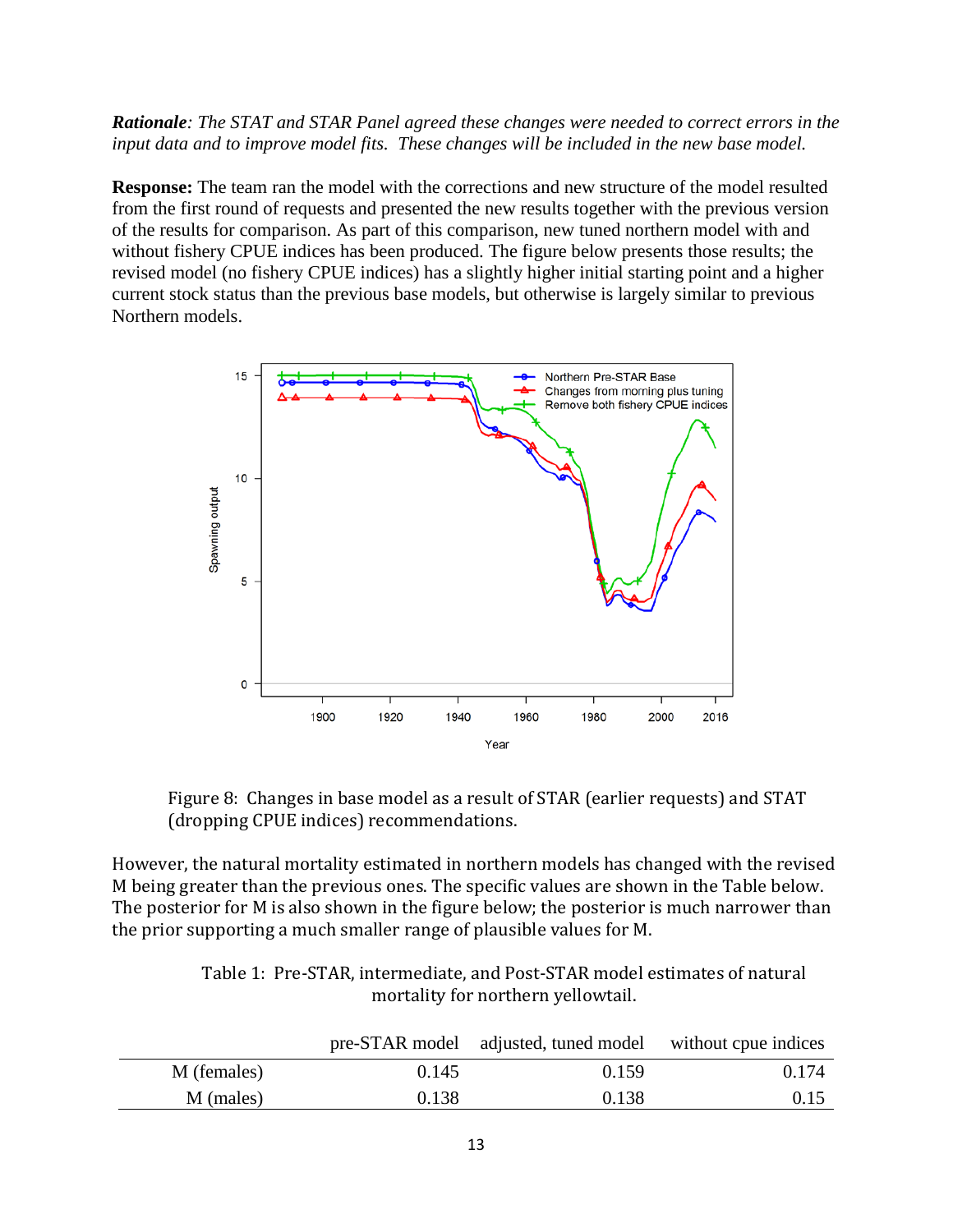

Figure 9: Comparison of prior distribution, model initial value, and posterior for natural mortality (females) as estimated from the Northern base model.

The STAR and STAT discussed these changes in the context of how influential (even if poorly fit) the fishery-dependent CPUE indices were in the model. The STAT expressed their concerns regarding the data used to develop these indices, particularly with respect to concerns raised by Panelists and others during initial discussions of the indices, and proposed exclusion of the indices from their base model. The Panel did not have an objection to the proposed exclusion of the two CPUEs. However, the Panel did note that although the indices were never fit well by the model, they were influential with respect to model estimates of natural mortality, scaling of total biomass and stock dynamics. Following some discussion, the Panel agreed with the STAT that excluding these indices from the base model was reasonable given the concerns that had been raised for each index.

*Request No. 11 (southern model): Use the preliminary new M estimate from the revised northern model in the revised southern model (new base case after the 1<sup>st</sup> round of requests). Compare the existing southern base and the new potential base using the new M estimate. Explore other M assumptions in the southern model as deemed appropriate and as time allows.*

*Rationale: The changes to the northern base model will likely affect the estimate of M and consequently would change the assumed M in the southern model.*

**Response***:* The pre-STAR model value for M of 0.14 was replaced by the value of 0.175 based on the proposed northern base model (following the first round of requests for the northern model). The higher M resulted in an increase in spawning depletion level across all years and the biomass was higher in the recent time span than the early historical period. Recent recruitment is some of the highest in the entire time series and with the higher M, the sigma R increased. The increased values of M results in very wide confidence intervals for the southern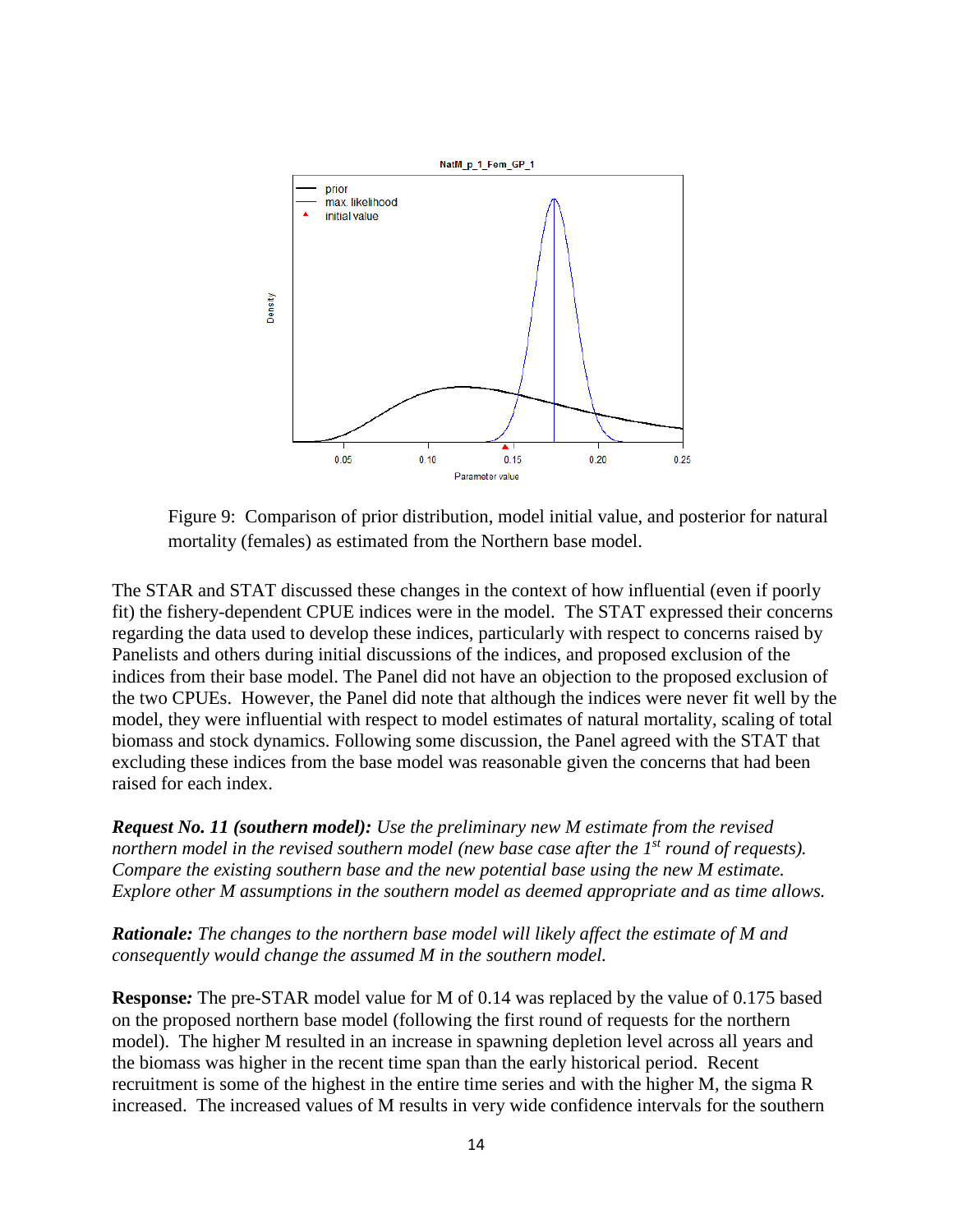model (Figure 10). There were concerns that these results could be unreliable for management. Upon consideration of these changes and other considerations relating to uncertainties in the southern model, the STAT did not support the resulting base model. No further sensitivities were requested for the southern model, based on the conclusion by the STAT that insufficient time remained during the review to develop a robust model. In discussion the potential for a model to be developed for the "mop-up" panel in late September, the STAT expressed the opinion that there was insufficient time and data to develop a plausible model in that time frame.



Figure 10. Spawning output and confidence intervals for the yellowtail rockfish southern assessment base model and the alternative model with a higher value of M.

*Request 12 (northern model): As time allows, provide the basis for and documentation of the use of the geospatial GLMMs for the Hake CPUE index conducted in VAST.* 

*Rationale: This is needed to understand the basis for how this index is constructed and why there was no sensitivity to the non-spatial analysis.* 

**Response:** Upon greater discussion and evaluation, the STAT no longer felt this index should be included in the base model. The Panel did not request further work on this but noted that future assessments would benefit from further exploration of these series to ascertain its appropriateness and best type of analyses to apply.

*Request 13 (northern model): Jitter the new northern base model.*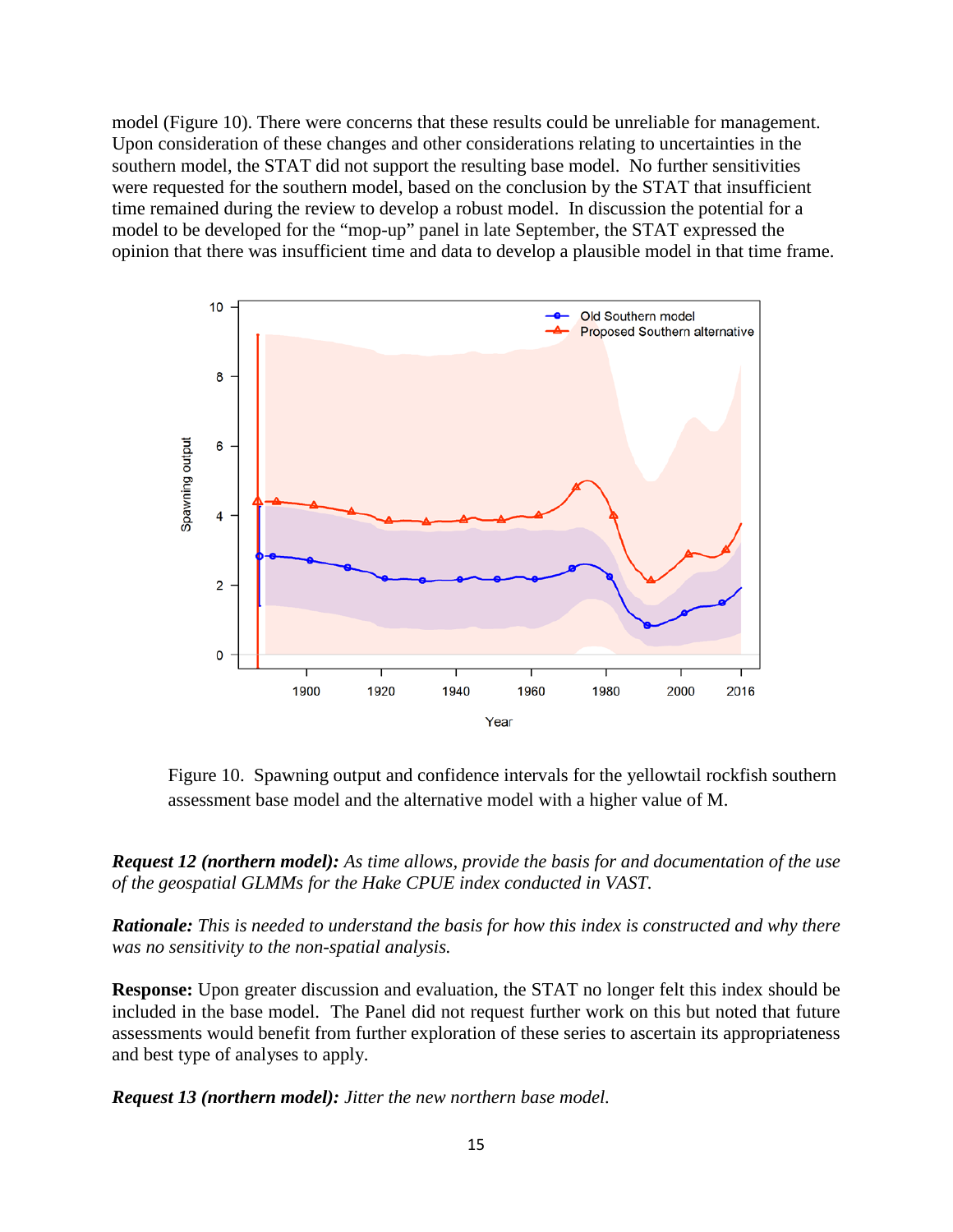#### *Rationale: Final check for a global minimum*

**Response:** The result of 100 jitter runs was shown to the panel and indicated that a global minimum had been attained. Those results will be included in the final assessment.

#### *Request 14 (northern model): Decision table explorations:*

- *Provide projections assuming a range of M values that the STAT considers to be an appropriate approximation of uncertainty for a decision table.*
- *Provide projections assuming a range of R0 values based on the base model uncertainty estimates for R0, including the 87.5 and 12.5 percentiles and other explorations as appropriate, as a possible axis of uncertainty for a decision table.*
- *Provide any additional projections that the STAT determines may be more appropriate for developing the axis of uncertainty for a decision table.*

#### *Rationale: To explore possible axis of uncertainty*

**Response:** Likelihood profiles over R0 and M indicated a lower range of spawning output associated with the 12.5% and 87.5% cutoff (change in likelihood of 0.662) than the uncertainty in spawning output estimated for the base model. Thus, the STAT took the 12.5% and 87.5% quantiles of a normal distribution representing 2017 spawning output, for which the base model had an MLE value of 11.28 (trillion eggs) with a standard deviation of 1.823. This resulted in target 2017 spawning output values for the low and high states of nature of 9.17 and 13.38 (trillion eggs). R0 and M profiles using a fine step size (0.01 units of R0 or M) were used to find the best matching values of these two parameters for the low and high cases.

A request to present the results in terms of relevant depletion was made during the presentation of the results as it appeared that depletion could be very similar across the different scenarios. In terms of depletion, the STAT indicated that the range covered was from 57% to about 82% of pre-exploited spawning output but that was clearly smaller than the uncertainty envelope that characterized the base case results. Therefore, the STAT looked to extend the range of values of M that will be used to represent uncertainty.

In order to find the new range of values, the STAT used the prior for M as the shape of the distribution but shifted the distribution so the mean was that estimated in the northern base model, of 0.174. The values that corresponded to 12.5 and 87.5 percentile of that distribution were 0.122 and 0.249.

*Request 14 (northern model): Provide projections based on the base model uncertainty estimates for M, including the 87.5 and 12.5 percentiles of the prior distribution centered around the base model estimate of M (low M = 0.122, base M = 0.174, high M = 0.249) as a possible axis of uncertainty for a decision table.* 

*For catch stream alternatives, assume full attainment of 2017 and 2018 ACLs; i.e., 6,196 mt and 6,002 mt, respectively. Attribute fleet allocations based on the 2017 and 2018 sector allocations for 2017 and 2018; fleet allocations as per the assessment thereafter, such that the 2019-2028*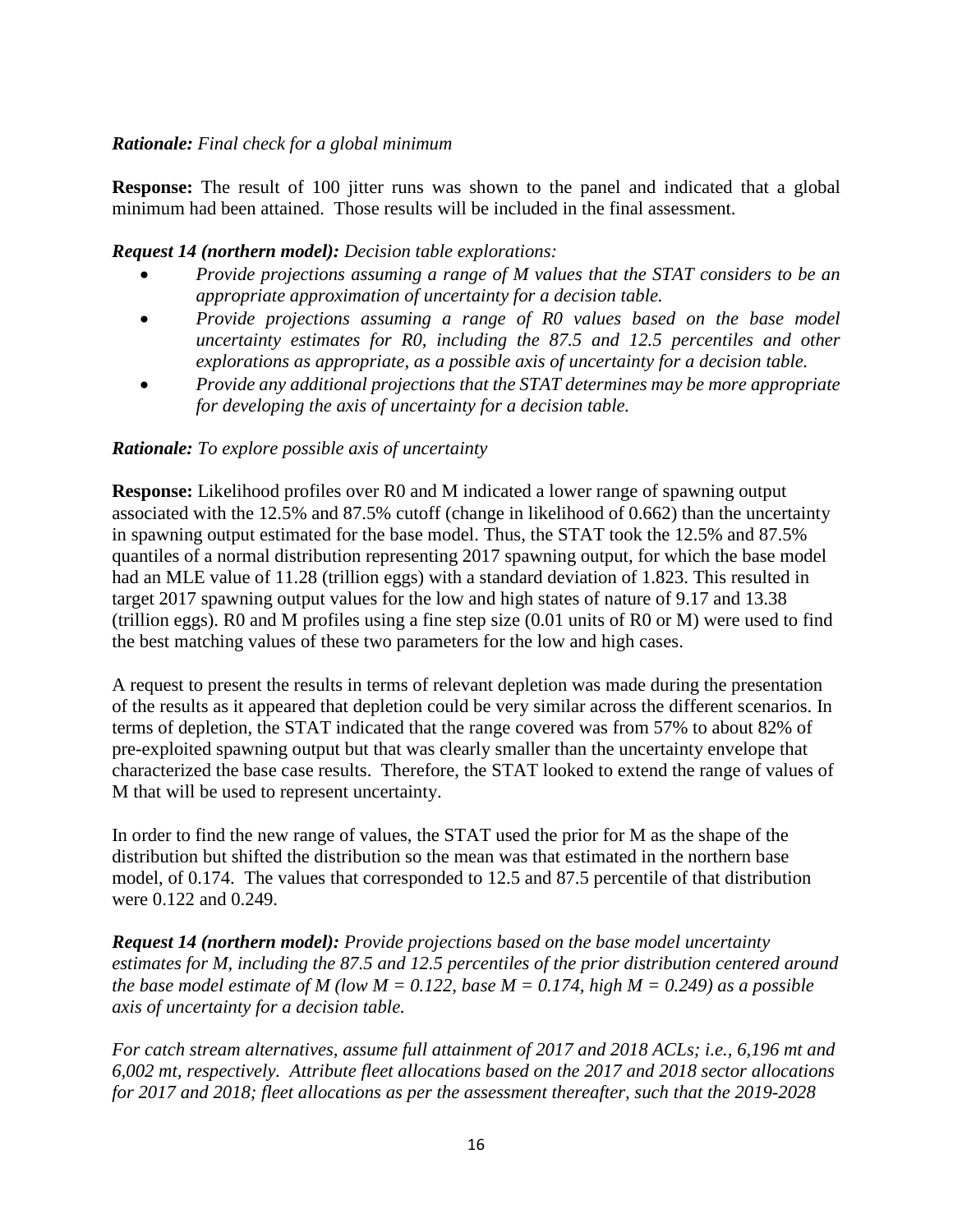*catch streams are based on:*

- *Default HCR:*  $ACL = ABC (P^* = 0.45)$
- *Constant catch of 4,000 mt (approx. catch level when midwater targeting was occurring in the past; in line with the GMT's 2017-18 spex analysis)*
- *Constant catch of 2,000 mt (marginal increase in recent year average catch)*

*Rationale: To explore possible axis of uncertainty for a decision table*

**Response:** The STAT produced the requested table, the STAT and the STAR Panel agreed that the results represented an appropriate means of capturing the greatest axis of uncertainty in the northern base model.

# **Description of the Base Model and Alternative Models used to Bracket Uncertainty**

### **Northern Yellowtail**

The northern yellowtail model went through some revisions during the review, including removal of commercial fishery CPUE indices (from the trawl logbook data as well as the Pacific hake fishery), correction of mis-specified length composition data from the Washington recreational fishery, blocking of selectivity patterns for recreational fisheries, inclusion of additional variance parameters for the fishery-independent and fishery dependent indices that were used in the model, and adding time-blocking and allowing dome-shaped selectivity for recreational fisheries. As a result of these changes, there were changes to the estimate of natural mortality (estimated in the model with the Hamel prior) in the base model, from 0.145 to 0.174 (females), and 0.138 to 0.15 (males), between the pre- and post- STAR panel models (starting values based on the prior were 0.15 and 0.12 for males and females, respectively). Likelihood profiles in the original base model had indicated that length and age composition data has slightly better fits to higher M values, while indices were better fit with lower M values. It was notable that the discrepancy between female and male natural mortality estimates increased in response to changes made in the base model, however the potential mechanisms behind these differences were not investigated or described in detail. Liklihood profiles also indicated that the model preferred higher values of steepness, but there was relatively little information in the data to support estimating a value greater than 0.7.

The changes made to the northern model had a substantial influence on the base model result, although the scale and trend between the starting model and the final model were generally comparable. The model is well informed by age and length composition data, particularly from commercial fisheries where shifts in age and length structure are apparent throughout the duration of the time series, which leads to some level of confidence in the natural mortality estimates and base model results. The base model indicates that the stock was heavily exploited during the 1980s and early 1990s, with SPR harvest rates above target levels, and spawning output dipping slightly below the target level of 40% unfished spawning output (but staying above the MSST), and spawning output increasing substantially since the late 1990s in response to substantial declines in landings and a number of strong year classes. Ending year depletion is estimated to be just above 75% of the unfished level in 2017.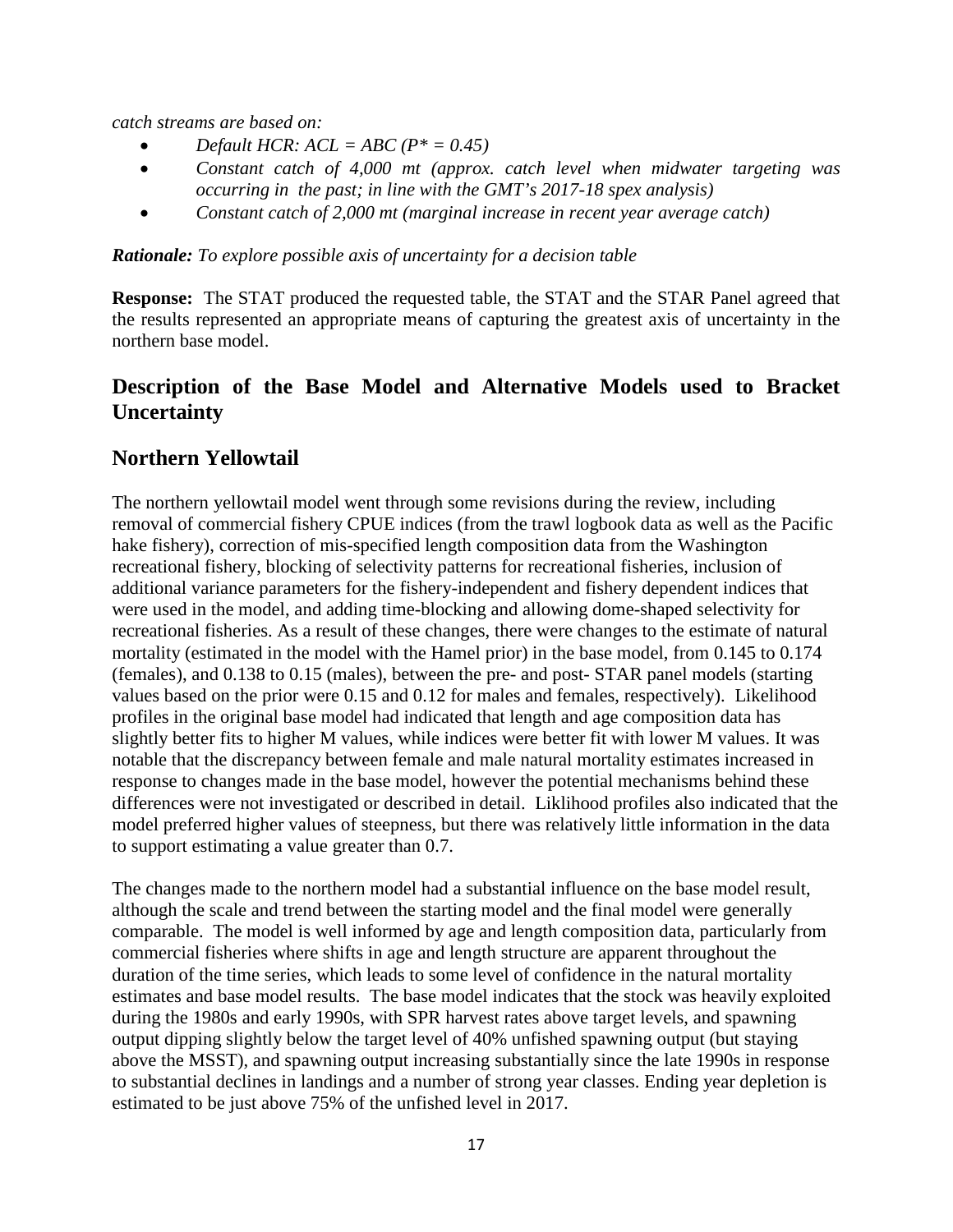The primary axis of uncertainty was determined to be the natural mortality rate, which is estimated with an informative prior and is presumed to be fairly well informed by age composition data, but was shown to be sensitive to inclusion of relative abundance indices, fairly influential with respect to stock status, and very influential with respect to scaling of abundance and potential yield. The alternative states of nature were developed based on the 87.5 and 12.5 percentiles of the prior distribution that were re-centered around the base model estimate of M, such that the base model estimate of 0.174 (females) was bracketed by sensitivity runs that had a fixed low (0.122) and high (0.249) value for female natural mortality (with the male offset fixed as a constant value as estimated in the base model). All scenarios estimated the stock to be well above target levels in 2017, with the low M (low productivity) scenario estimating the stock to be 50% unfished spawning output, relative to 75% for the base model and 82% for the high M (high productivity) model.

### **Southern Yellowtail**

There were substantial changes to the southern yellowtail model between receiving the original draft assessment, receiving a revised assessment and model several days prior to the panel (based on addressing and correcting several issues raised in the original draft by the panel), and in response to the first round of requests by the STAR Panel during the review week. Upon consideration of these changes, and with recognition of the general paucity of data for this stock and the very high degree of sensitivity of the southern model to a number of factors and parameters, the STAT and STAR agreed that a plausible model for southern yellowtail could not be developed during the review panel. This acknowledgement came after extensive consideration of model fits to data, diagnostics, the perceived need for some consistency among key parameters (e.g., natural mortality) between northern and southern models, and the extraordinarily wide confidence intervals (Figure 10) resulting from the model reflecting the best efforts of the STAT team upon completion of the first round of requests.

The STAT and STAR panel agreed that additional data for the southern area representing the fishery after 1999 was among the key data needs necessary to develop a robust model for the southern region, particularly given the high degree of sensitivity to the natural mortality estimate (Figure 11). This is particularly true given that demographic data are highly informative in the northern model. The combination of constraining opportunities to access shelf rockfish, along with limited access to landings for port sampling (as allowing port samplers access to landings is voluntary rather than mandatory in California law), has resulted in a limited ability to collect age and length data in California fisheries.

The paucity of fishery-independent indices and data, resulting from the low encounter rates of bottom trawl surveys to yellowtail rockfish south of Cape Mendocino, are also notable challenges. Although one fishery-independent (Southern California Bight) and several fisheries dependent (recreational CPUE time series) indices were available, two of these (the NWFSCO hook and line survey, and the more recent CPFV onboard observer index) were in direct conflict with each other, constraining the ability to develop a plausible model. As the former is limited spatially to the very southern fringe of the range of the southern stock, some closer examination of the robustness of that index as being indicative of trends in the core areas of abundance of the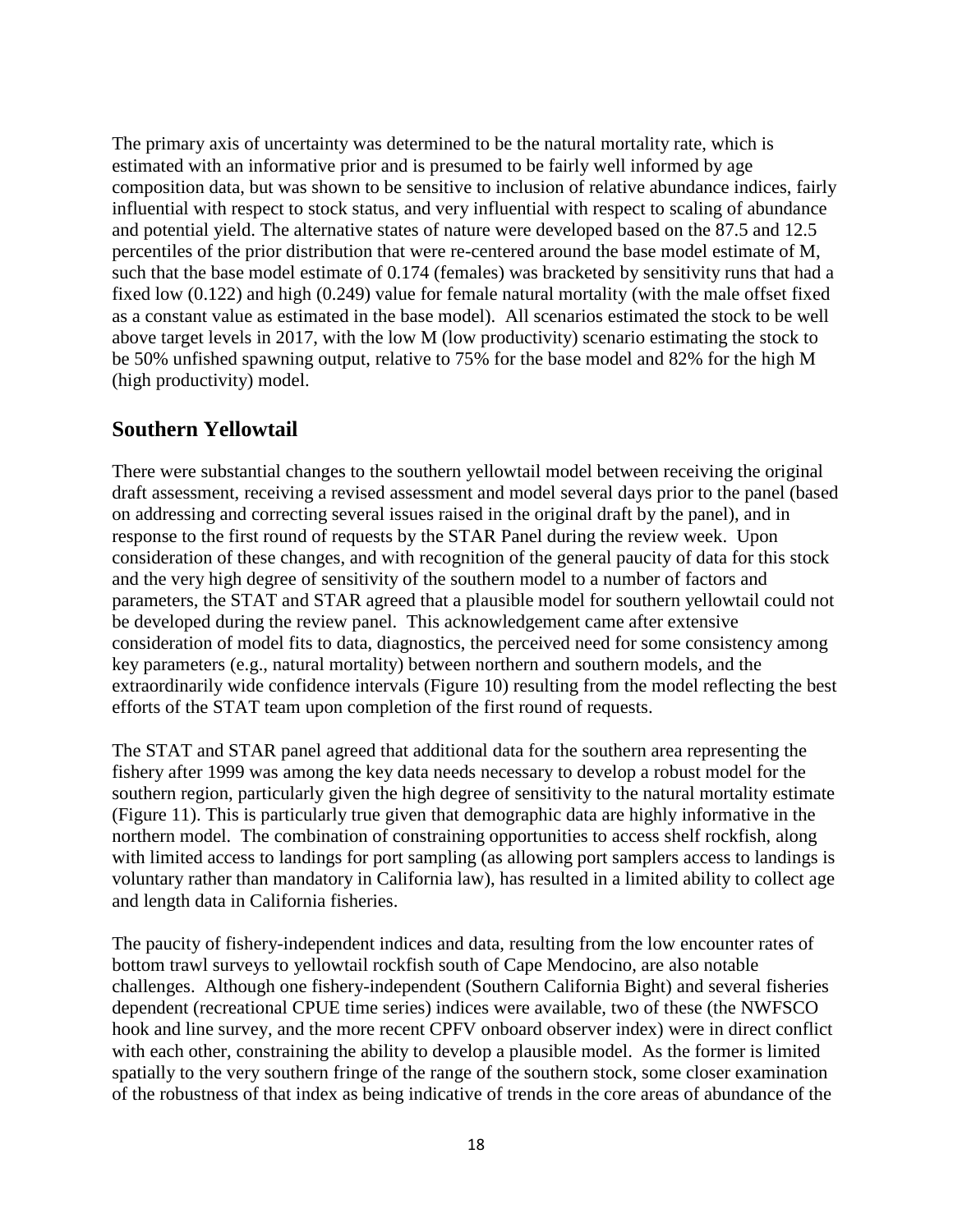southern stock, which might include more direct comparison with the fishery-dependent data from the southern region, would benefit future assessment efforts.



Figure 10. Spawning output for the (unaccepted) final base model ( $M = 0.175$ ) for the southern assessment area compared to the results of the model with alternative fixed natural mortality rate values.

### **Technical Merits of the Assessment**

The STAT team endeavored to utilize the limited data available from the Southern assessment area, and attempted to inform the model using data from the Northern model area where appropriate. The analysis provided a useful insight into the potential for using a fully age structured model in assessing this stock, and clearly highlighted numerous data needs and research priorities.

### **Technical Deficiencies of the Assessment**

For both models, the draft document provided to the review panel lacked an adequate level of detail regarding many of the data sources and indices, some of which were later found to be modeled or incorporated inappropriately. This can be in part attributed to the workload associated with what ultimately evolved to be two assessments (one in each area), each with unique and very different sources of information and modeling challenges. Ultimately, the lack of robust indices and compositional data from the recent time period were the primary factors constraining the STAT from arriving at a southern yellowtail model suitable for use in management. The level of complexity of the modeling framework chosen may not have reflected the information content of the available data.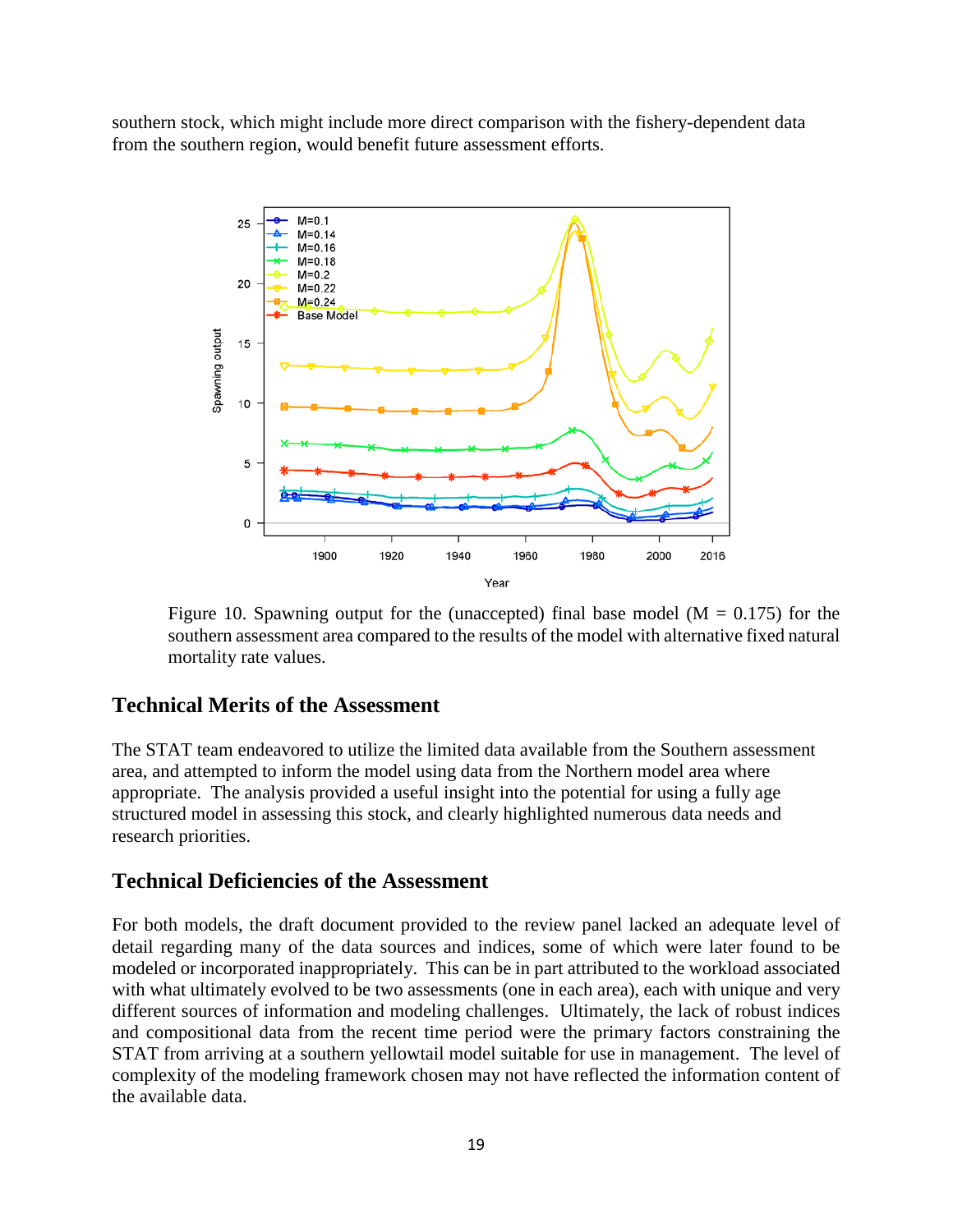# **Areas of Disagreement Regarding STAR Panel Recommendations**

Among STAR Panel members (including GAP, GMT, and PFMC representatives): None.

Between the STAR Panel and the STAT Team: None.

# **Management, Data, or Fishery Issues raised by the GMT or GAP Representatives During the STAR Panel Meeting**

The GAP advisor indicated that the At-Sea Hake fishery index, developed and included in the draft assessment for northern yellowtail, could be biased by the distribution of the target species as well as changing constraints posed by bycatch species through time, which in turn drive the distribution of fishing effort. These considerations lead to its removal from the Northern model by the STAT.

# **Unresolved Problems and Major Uncertainties**

The review identified the following unresolved problems and major uncertainties:

The lack of robust indices, as well as age data from the recent period (post 1999) limited the ability of STAT to provide a sufficiently reliable southern model. The uncertainty surrounding the results of the proposed model made it unusable for management. Processing of existing collections of otoliths and additional sampling of commercial and/or recreational fisheries would greatly improve the model, and should be completed prior to attempting another age structured integrated model for the southern stock.

Appropriate estimates of natural mortality for the southern assessment area were a major area of uncertainty and sensitivity. The values were fixed at those determined for the northern model, but the likelihood profiles indicated that a higher value of M was plausible. Examination of higher values than the 0.175 for females from the northern model caused the spawning output to increase to implausible levels. Given that the southern stock has been found to be genetically distinct from the population to the north, further examination of the basis for natural mortality for the southern assessment area is warranted.

The mechanisms responsible for the apparent differences in natural mortality rates between the two sexes (in both models) also warrant greater investigation. Likelihood profiles indicate significant tension between compositional (length and age) data and index data in the northern assessment. There is little evidence in the likelihood profiles that steepness can be reliably estimated, consequently fixing steepness at the point estimate of the prior was considered to be appropriate.

# **Recommendations for Future Research and Data Collection**

The age data available for the northern model are strongly indicative of a higher natural mortality rate for female yellowtail rockfish. Yellowtail are one of several rockfish species that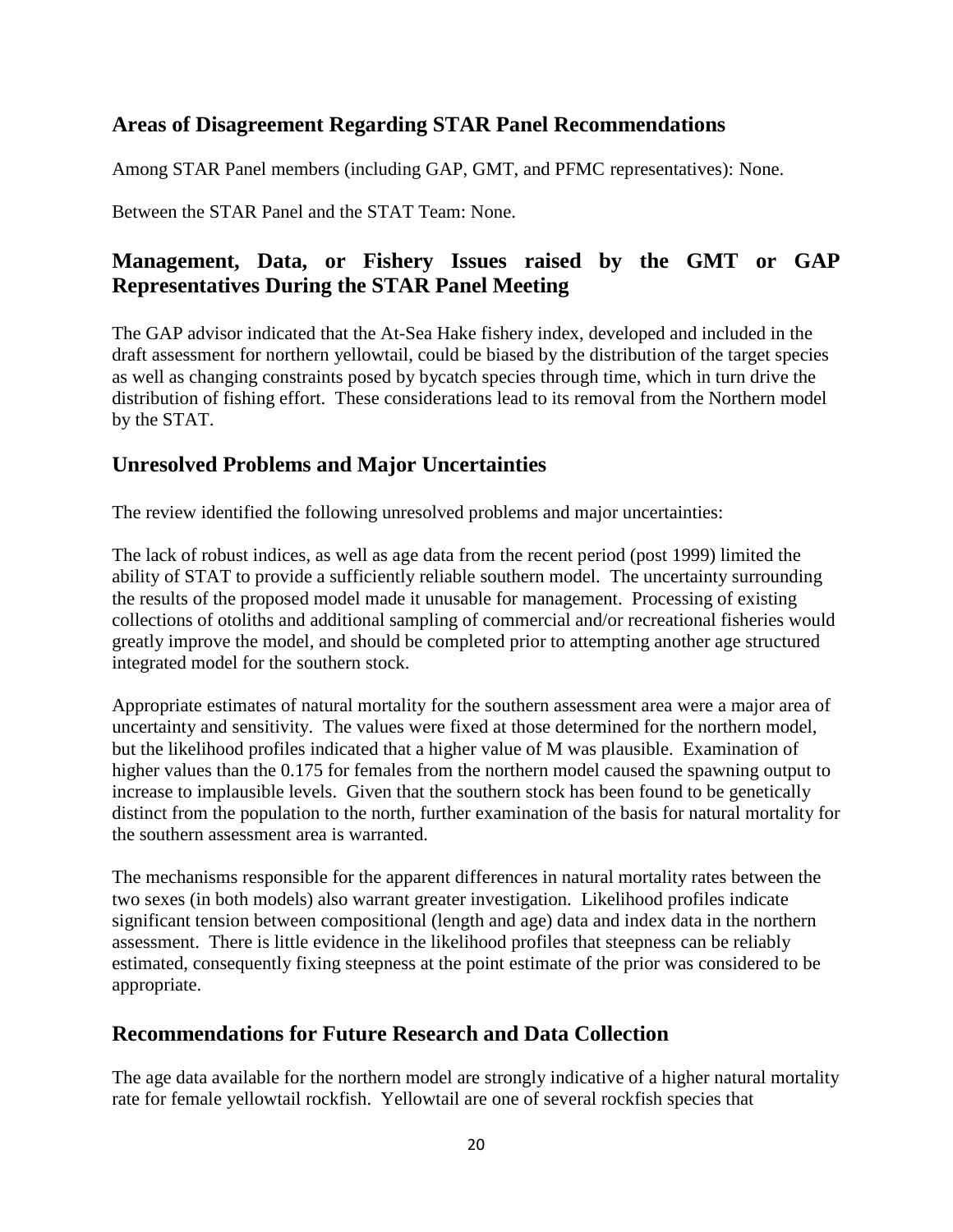demonstrate this apparent difference in sex ratios at age, and historically there has been concern regarding whether differential natural mortality rates throughout the lifespans of populations are reasonable, whether these differences reflect greater mortality rates of older females, or whether these difference reflect some manifestation of dome-shaped age-based selectivity (such that older females are less vulnerable to fisheries or surveys, presumably as a result of habitat associations). These models did not explore alternative explanations for these differences at the level that has been done for other stock assessments (such as Canary and Black Rockfish, where increasing natural mortality rates for females with age, as well as both size- and age-based dome-shaped selectivity have been explored). Given the richness of age data for yellowtail rockfish in the north, additional investigations that better quantify the phenomena, and evaluate potential mechanisms for the observed discontinuities, should be pursued.

The draft northern yellowtail assessment models included indices of relative abundance based on fishery-dependent time series, including a trawl logbook CPUE index and an index of abundance based on yellowtail bycatch in the at-sea Pacific whiting fishery. Upon greater discussion of challenges associated with the development of these indices, particularly with regards to possible differences by state in the resolution of market categories in the logbook data, and how the bycatch rate information was standardized for the whiting fishery bycatch index, the STAT recommended exclusion of both indices in the final base model. However, as the indices were influential with respect to model results, greater exploration of the potential for these data to inform a relative abundance index, particularly for the trawl logbook cpue data, would benefit future assessment efforts.

As yellowtail rockfish is a semipelagic species, it may not always be reliably sampled in bottom trawl surveys, particularly if the depth distribution is sensitive to environmental conditions (for example, for widow rockfish it has been suggested in the past that El Niño years or other periods of low productivity, individuals may have a more benthic, relative to pelagic, distribution and therefore be more vulnerable to bottom trawl surveys). Consideration of alternative survey methods (e.g, acoustic surveys, midwater trawl surveys) and/or the means to account for changes in catchability that may be associated with environmental factors, could improve the ability of survey indices to track stock abundance.

For the southern yellowtail model, the STAT and STAR Panel discussed a number of priorities. Given the importance of age and length compositional data, and the sparseness of such data available for the southern model, developing additional age data from available sources (such as the hook and line survey, and reproductive ecology studies at the SWFSC) should be a fairly high priority. The means to best ensure reasonably comprehensive sampling of commercial, and if possible recreational, fisheries catches with sex and maturity information is also a high priority for this (and other) stocks, particularly to the extent that future management changes enable greater fishing activities and landings for these populations.

Additional efforts to improve recreational and fisheries-independent indices for the southern model should also be undertaken. For example, there were conflicting trends in the onboard observer index (reflecting yellowtail catches throughout all California waters) and the NWFSC hook and line survey (reflecting catches in the northern part of the Southern California Bight). Investigating whether this reflects a fundamental difference in signal, or whether this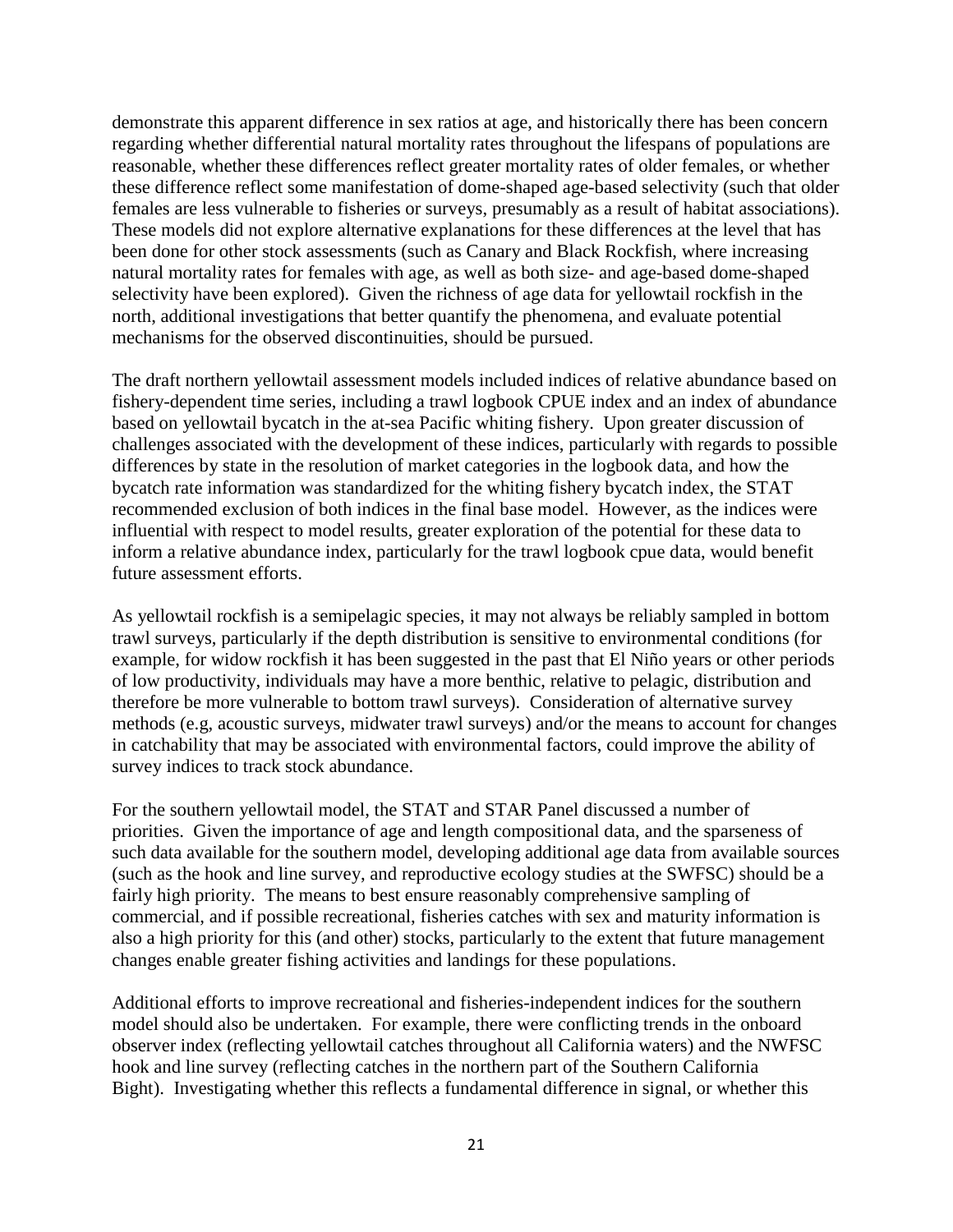might reflect regional differences in catch rates, which could be evaluated by subsetting the recent onboard observer data to overlap the spatial scale of the hook and line survey, would be worth greater scrutiny in advance of any future assessment.

As both genetic studies and past assessments have indicated differences in stock structure and life history parameters, greater evaluation of region-specific life history parameters (such as growth, maturity, fecundity) would also likely benefit future assessment efforts both within and between the two assessment areas. For example, as the NWFSC hook and line survey is at the southern extent of the range of the southern stock, this might include potential differences in growth and maturity among different subregions within the southern model range, to evaluate the potential utility of indices and age data from that survey in a future southern base model. Such studies should be feasible based on the relatively rich amount of data available to inform the northern assessment.

It was ultimately not possible to fully evaluate the influence of the pelagic juvenile index on the southern model results during the panel review, however there was some concern that the index could have been overly influential in the model due to the lack of age or length compositional data in the recent time period that might conflict with the juvenile abundance signal. Greater scrutiny regarding the potential utility of this index should be given if the index is to be included in future models

As northern yellowtail presumably represents a transboundary stock and resource, work towards a combined US/Canadian stock assessment would greatly aid our overall understanding of stock status.

Common documentation of data streams and sources to support fishery independent and fishery dependent indices and compositional data could reduce the burden on assessment analysts to provide details about each data source, and allow reviewers a robust source of information on the most important, common data sources for any given stock assessment cycle.

#### **Acknowledgements**

The STAR Panel thanks the STAT for their vigorous efforts in improving the northern assessment and in pursuing a plausible assessment for the southern area. The STAR Panel also thanks the NWFSC, particularly Stacey Miller and Jim Hastie, for hosting the panel during the week.

#### **References**

Cope, J., Dick, E., MacCall, A., Monk, M., Soper, B., and Wetzel, C. 2013. Data-moderate stock assessments for brown, china, copper, sharpchin, stripetail, and yellowtail rockfishes and english and rex soles in 2013. National Oceanic and Atmospheric Administration, National Marine Fisheries Service.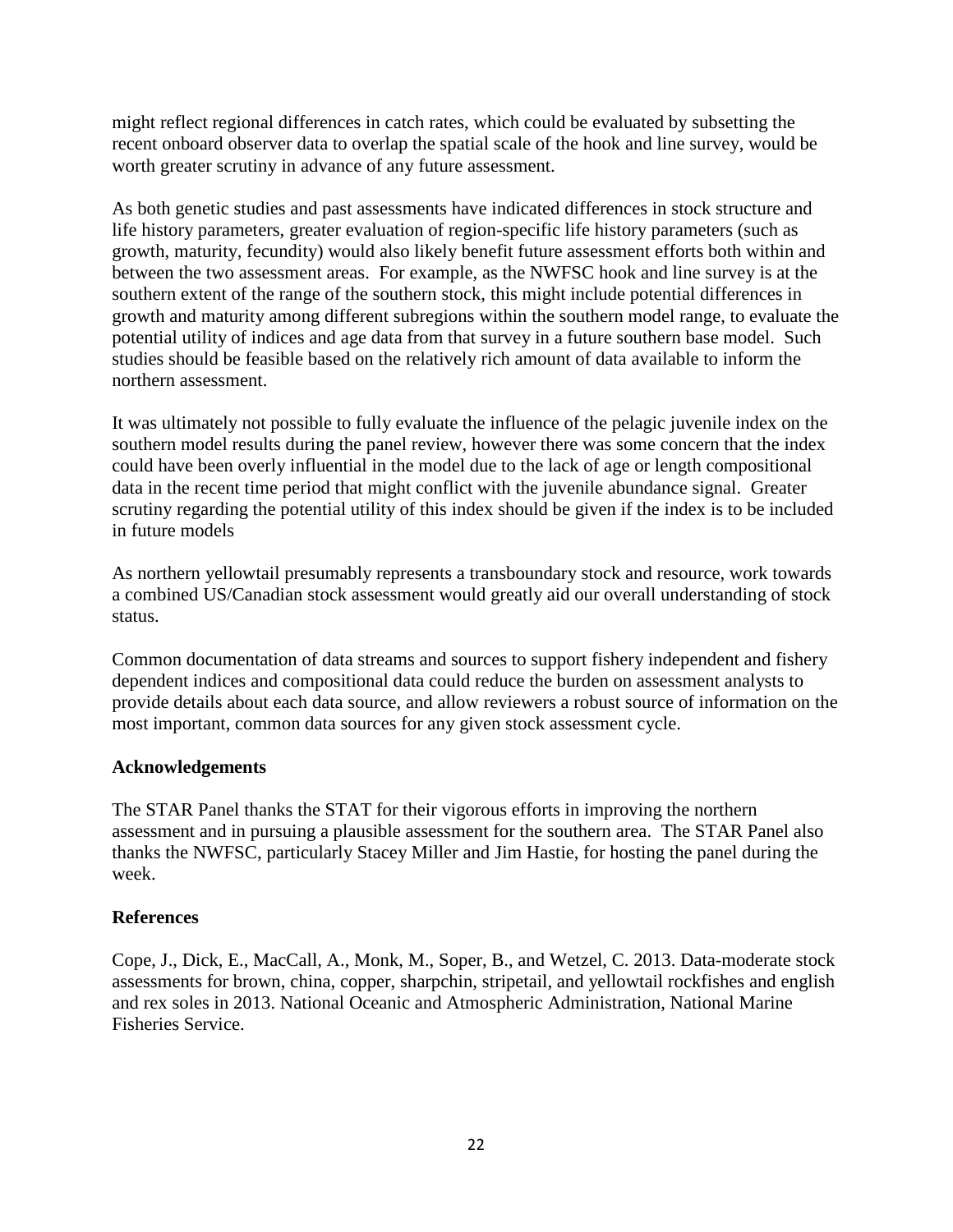Francis, R. 2011. Data weighting in statistical fisheries stock assessment models. Canadian Journal of Fisheries and Aquatic Sciencies 68: 1124–1138.

Hamel, O.S. 2015. A method for calculating a meta-analytical prior for the natural mortality rate using multiple life history correlates. ICES Journal of Marine Science: Journal du Conseil 72(1): 62–69. doi: 10.1093/icesjms/fsu131.

Hess, J., Vetter, R., and Moran, P. (n.d.). A steep genetic cline in yellowtail rockfish, Sebastes flavidus, suggests regional isolation across the cape mendocino faunal break. Canadian Journal of Fisheries and Aquatic Sciences: 89–104.

Lai, H., Tagart, J., Ianelli, J., and Wallace, F. 2003. Status of the yellowtail rockfish resource in 2003. Status of the Pacific Coast groundfish fishery through.

Methot, R.D. 2015. User manual for Stock Synthesis model version 3.24s. NOAA Fisheries, US Department of Commerce.

Tagart, J., Wallace, F., and Ianelli, J.N. 2000. Status of the yellowtail rockfish resource in 2000. Pacific Fishery Management Council.

Then, A.Y., Hoenig, J.M., Hall, N.G., and Hewitt, D.A. 2015. Evaluating the predictive performance of empirical estimators of natural mortality rate using information on over 200 fish species. ICES Journal of Marine Science 72(1): 82–92. doi: 10.1093/icesjms/fsu136.

Thorson, J.T., Dorn, M.W., and Hamel, O.S. 2017. Steepness for west coast rockfishes: Results from a twelve-year experiment in iterative regional meta-analysis. in review.

Wallace, J., and Lai, H.-L. 2005. Status of the Yellowtail Rockfish in 2004. *In* Human Biology. Pacific Fisheries Management Council, Portland, OR.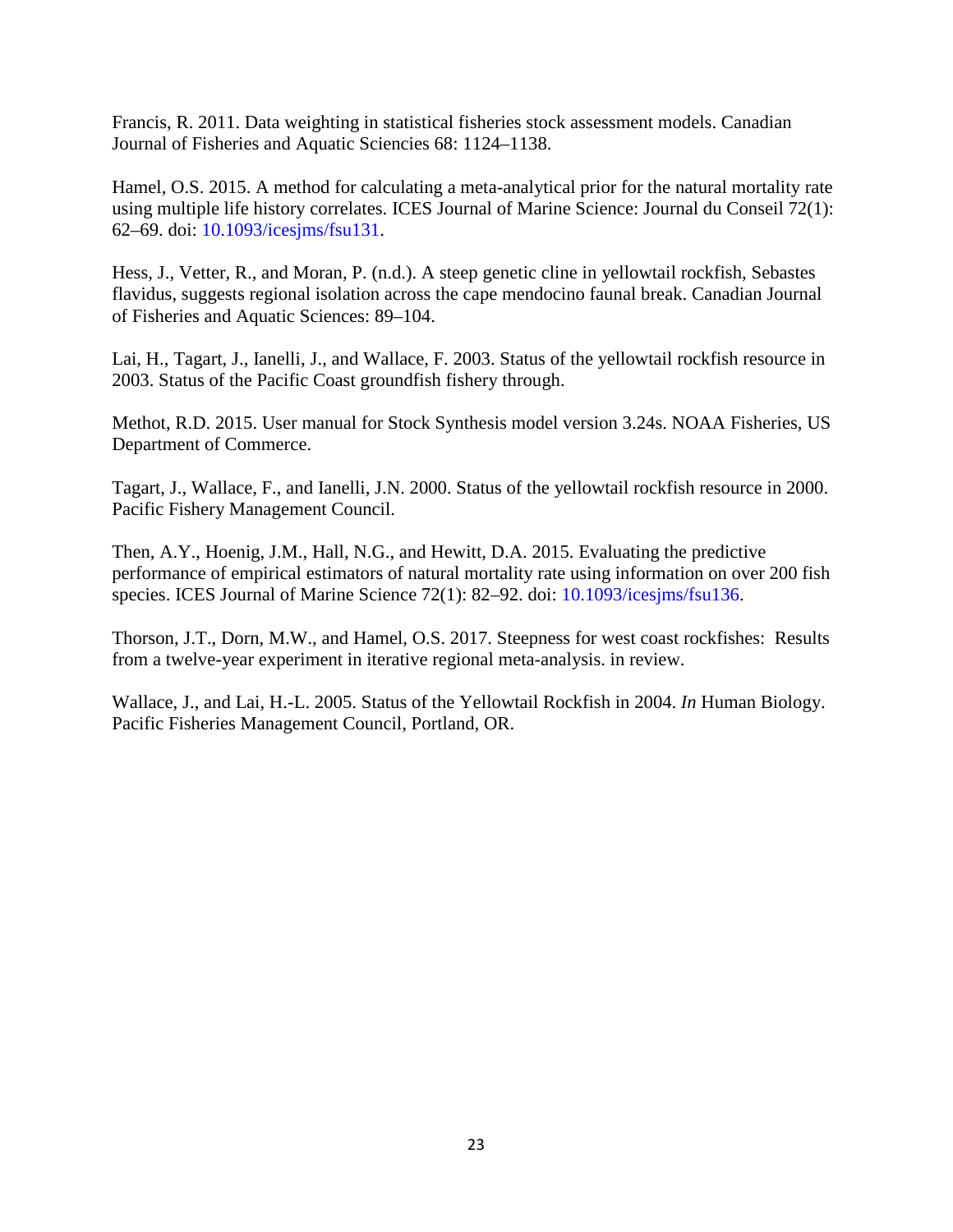Appendix A: Trawl logbook market category data that were used for the trawl logbook CPUE analysis, numbers represent the number of positive observations in the 500,000 observations used in the analysis. CAPITALIZED market category IDs are as in original data, lowercase market category IDs are those for which the analyses the STATs team conducted combined the actual and nominal (e.g., "YTRK" and YTR1") market category codes.

| <b>SPID</b> | CA               | <b>OR</b>        | <b>WA</b>        | <b>SPID</b>      | CA               | <b>OR</b>        | <b>WA</b>        | <b>SPID</b> | CA               | <b>OR</b>        | WA               |
|-------------|------------------|------------------|------------------|------------------|------------------|------------------|------------------|-------------|------------------|------------------|------------------|
| <b>ALBC</b> | $\mathbf 0$      | $\mathbf 0$      | 24               | <b>LSRK</b>      | 6                | $\boldsymbol{0}$ | $\boldsymbol{0}$ | sbly        | 37               | $\boldsymbol{0}$ | $\mathbf 0$      |
| bcac        | 3213             | $\mathbf 0$      | $\mathbf 0$      | <b>MEEL</b>      | 18               | $\boldsymbol{0}$ | $\mathbf 0$      | <b>SCLP</b> | $\mathbf 0$      | $\overline{2}$   | 901              |
| blck        | 71               | 2320             | $\boldsymbol{0}$ | <b>MISC</b>      | 351              | 3                | 3795             | scor        | 13               | $\mathbf 0$      | $\boldsymbol{0}$ |
| blgl        | $\mathfrak{Z}$   | $\mathbf 0$      | 0                | MSC <sub>2</sub> | 4692             | 2273             | 1076             | <b>SHAD</b> | $\boldsymbol{0}$ | 3857             | 344              |
| blur        | $\overline{2}$   | $\mathbf 0$      | $\boldsymbol{0}$ | <b>MSQD</b>      | 38               | 3065             | $\boldsymbol{0}$ | <b>SMLT</b> | $\mathbf 0$      | $\mathbf{1}$     | $\boldsymbol{0}$ |
| BRW1        | 23               | $\mathbf 0$      | 0                | <b>NANC</b>      | $\mathbf 0$      | 1                | 0                | snos        | 65               | $\boldsymbol{0}$ | $\boldsymbol{0}$ |
| bskt        | 14               | $\mathbf 0$      | $\boldsymbol{0}$ | <b>OCRB</b>      | 11               | 18               | $\boldsymbol{0}$ | <b>SPRW</b> | 11               | $\boldsymbol{0}$ | $\mathbf 0$      |
| <b>BSOL</b> | 596              | 992              | 415              | <b>OCTP</b>      | 8316             | 15648            | 24146            | SQID        | 260              | $\boldsymbol{0}$ | 1885             |
| <b>BSRK</b> | 5                | 95               | 8                | OFLT             | $\overline{4}$   | 12               | 3                | SQR1        | $\overline{2}$   | $\boldsymbol{0}$ | $\boldsymbol{0}$ |
| <b>BTCR</b> | 181              | $\mathbf 0$      | 0                | <b>OGRN</b>      | $\mathbf 0$      | 45               | $\mathbf 0$      | <b>SRFP</b> | 18               | $\mathbf 0$      | $\mathbf 0$      |
| <b>BTRY</b> | 1                | $\mathbf 0$      | $\boldsymbol{0}$ | ORCK             | $\mathbf 0$      | $\boldsymbol{0}$ | 7085             | ssol        | 7316             | 20229            | 21723            |
| byel        | 1                | $\mathbf 0$      | $\mathbf 0$      | <b>OSRK</b>      | 26               | 74               | 19               | <b>SSRK</b> | 1220             | 3756             | 1965             |
| cbrk        | 23               | $\mathbf 0$      | $\boldsymbol{0}$ | <b>OSRM</b>      | $\mathbf 0$      | 138              | $\boldsymbol{0}$ | stry        | 6730             | 18847            | 23614            |
| cbzn        | 361              | 965              | 0                | <b>PCOD</b>      | 2388             | 64430            | 85900            | <b>TCOD</b> | 86               | $\mathbf 0$      | 10               |
| CHL1        | 2312             | $\mathbf 0$      | $\boldsymbol{0}$ | pdab             | $\overline{7}$   | 17097            | $\mathbf 0$      | thds        | 37243            | 101081           | 13049            |
| <b>CHLB</b> | $\mathbf 0$      | 324              | 0                | PHLB             | $\mathbf 0$      | 592              | 93               | <b>TSRK</b> | 11               | 187              | 65               |
| chna        | 18               | $\mathbf 0$      | 0                | <b>PHRG</b>      | $\mathbf 0$      | 856              | 211              | <b>UDAB</b> | 15268            | $\mathbf 0$      | 2915             |
| clpr        | 62               | $\mathbf 0$      | 0                | <b>PLCK</b>      | $\mathbf 0$      | 103              | 3254             | <b>UFLT</b> | 318              | $\mathbf 0$      | 2777             |
| <b>CMCK</b> | 16               | 5480             | $\mathbf 0$      | POP1             | $\mathbf 0$      | 67300            | $\boldsymbol{0}$ | UHLB        | $\mathbf{1}$     | $\mathbf 0$      | $\boldsymbol{0}$ |
| cnry        | 3494             | 22648            | 8624             | POP <sub>2</sub> | $\mathbf 0$      | 31830            | $\mathbf 0$      | <b>UMCK</b> | 17               | $\boldsymbol{0}$ | 505              |
| copp        | $\overline{7}$   | $\mathbf 0$      | $\boldsymbol{0}$ | <b>PSDN</b>      | 1                | 123              | 0                | <b>UPOP</b> | 1                | $\boldsymbol{0}$ | 16908            |
| csol        | 0                | 2950             | 0                | <b>PSHP</b>      | 6                | $\boldsymbol{0}$ | $\mathbf 0$      | <b>URCK</b> | 25677            | 110428           | 66031            |
| <b>CUDA</b> | $\overline{2}$   | $\mathbf 0$      | $\boldsymbol{0}$ | ptrl             | 27418            | 105152           | 50273            | <b>USCU</b> | $\boldsymbol{0}$ | $\boldsymbol{0}$ | $7\overline{ }$  |
| cwcd        | 8                | $\mathbf 0$      | 0                | <b>PWHT</b>      | 3353             | 12794            | 2430             | <b>USKT</b> | 12558            | 20606            | 23891            |
| <b>DCRB</b> | 1750             | 11               | $\boldsymbol{0}$ | qlbk             | $\overline{4}$   | $\boldsymbol{0}$ | $\boldsymbol{0}$ | <b>USRK</b> | 34               | 88               | 925              |
| dovr        | 46760            | 149199           | 48901            | <b>RATF</b>      | $\mathbf 0$      | 18               | 26               | <b>USRM</b> | $\mathfrak{Z}$   | $\boldsymbol{0}$ | $\boldsymbol{0}$ |
| <b>DSRK</b> | 95               | 3420             | 28348            | RCK1             | 22               | $\boldsymbol{0}$ | $\boldsymbol{0}$ | <b>USTG</b> | 9                | $\boldsymbol{0}$ | $\boldsymbol{0}$ |
| <b>EELS</b> | 16               | $\mathbf 0$      | $\boldsymbol{0}$ | RCK <sub>2</sub> | $\mathfrak{Z}$   | 0                | $\mathbf 0$      | <b>UTCR</b> | $\boldsymbol{0}$ | 35               | $\boldsymbol{0}$ |
| egls        | 24913            | 100348           | 77170            | RCK3             | 5                | 0                | 0                | <b>UTRB</b> | 2561             | $\boldsymbol{0}$ | $\boldsymbol{0}$ |
| <b>FNTS</b> | 13               | $\mathbf 0$      | 0                | RCK4             | 1081             | 0                | 0                | <b>WCRK</b> | 21               | $\mathbf 0$      | $\mathbf 0$      |
| <b>FSOL</b> | $\boldsymbol{0}$ | 2206             | 0                | RCK <sub>5</sub> | 16603            | 0                | 0                | wdow        | 5914             | 52786            | 19241            |
| gphr        | 7                | $\boldsymbol{0}$ | 0                | RCK6             | 679              | 0                | 0                | WEEL        | 1598             | 4822             | $\boldsymbol{0}$ |
| <b>GRDR</b> | 7500             | 11219            | 0                | RCK7             | $\overline{7}$   | 0                | $\mathbf 0$      | <b>WSTG</b> | $\boldsymbol{0}$ | 1056             | 420              |
| gspt        | 15               | $\boldsymbol{0}$ | 0                | <b>RCRB</b>      | $\boldsymbol{0}$ | 5                | 0                | yeye        | 181              | $\boldsymbol{0}$ | 0                |
| gsrk        | 113              | $\boldsymbol{0}$ | 0                | rdbd             | 4                | $\boldsymbol{0}$ | $\boldsymbol{0}$ | <b>YLTL</b> | 6                | $\boldsymbol{0}$ | $\boldsymbol{0}$ |